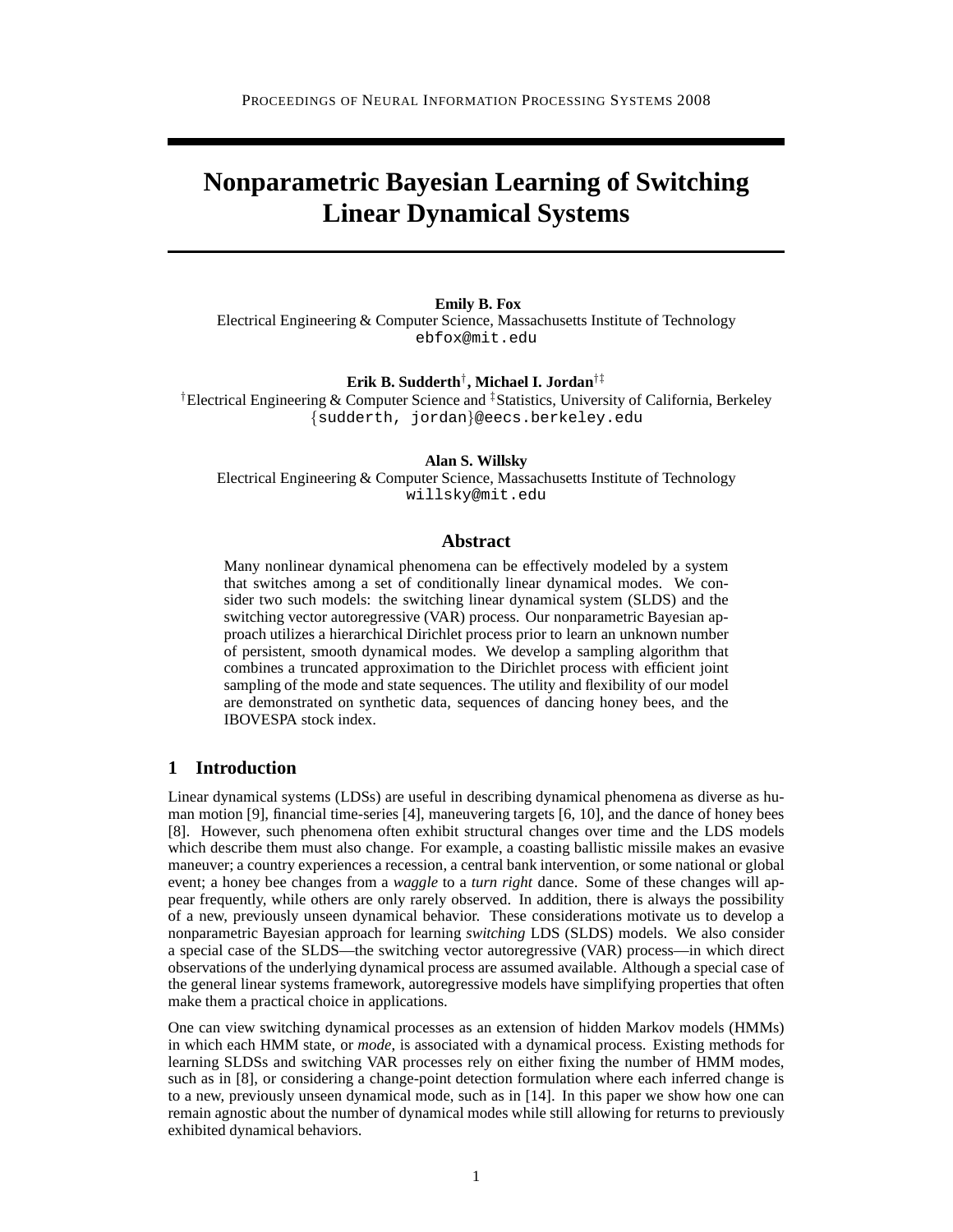Hierarchical Dirichlet processes (HDP) can be used as a prior on the parameters of HMMs with unknown mode space cardinality [2, 12]. In this paper we make use of a variant of the HDP-HMM—the *sticky HDP-HMM* of [5]—that provides improved control over the number of modes inferred by the HDP-HMM; such control is crucial for the problems we examine. Although the HDP-HMM and its sticky extension are very flexible time series models, they do make a strong Markovian assumption that observations are conditionally independent given the HMM mode. This assumption is often insufficient for capturing the temporal dependencies of the observations in real data. Our nonparametric Bayesian approach for learning switching dynamical processes extends the sticky HDP-HMM formulation to learn an unknown number of persistent, smooth dynamical modes and thereby capture a wider range of temporal dependencies.

#### **2 Background: Switching Linear Dynamic Systems**

A state space (SS) model provides a general framework for analyzing many dynamical phenomena. The model consists of an underlying state,  $x_t \in \mathbb{R}^n$ , with linear dynamics observed via  $y_t \in \mathbb{R}^d$ . A linear time-invariant SS model, in which the dynamics do not depend on time, is given by

$$
\boldsymbol{x}_t = A\boldsymbol{x}_{t-1} + \boldsymbol{e}_t \qquad \boldsymbol{y}_t = C\boldsymbol{x}_t + \boldsymbol{w}_t,\tag{1}
$$

where  $e_t$  and  $w_t$  are independent Gaussian noise processes with covariances  $\Sigma$  and R, respectively. An order r VAR process, denoted by VAR(r), with observations  $y_t \in \mathbb{R}^d$ , can be defined as

$$
\boldsymbol{y}_t = \sum_{i=1}^r A_i \boldsymbol{y}_{t-i} + \boldsymbol{e}_t \qquad \boldsymbol{e}_t \sim \mathcal{N}(0, \boldsymbol{\Sigma}). \tag{2}
$$

Here, the observations depend linearly on the previous  $r$  observation vectors. Every VAR( $r$ ) process can be described in SS form by, for example, the following transformation:

$$
\boldsymbol{x}_t = \begin{bmatrix} A_1 & A_2 & \dots & A_r \\ I & 0 & \dots & 0 \\ \vdots & \ddots & \vdots & \vdots \\ 0 & \dots & I & 0 \end{bmatrix} \boldsymbol{x}_{t-1} + \begin{bmatrix} I \\ 0 \\ \vdots \\ 0 \end{bmatrix} \boldsymbol{e}_t \qquad \boldsymbol{y}_t = \begin{bmatrix} I & 0 & \dots & 0 \end{bmatrix} \boldsymbol{x}_t. \tag{3}
$$

Note that there are many such equivalent *minimal* SS representations that result in the same inputoutput relationship, where minimality implies that there does not exist a realization with lower state dimension. On the other hand, not every SS model may be expressed as a  $VAR(r)$  process for finite r [1]. We can thus conclude that considering a class of SS models with state dimension  $r \cdot d$  and arbitrary dynamic matrix  $A$  subsumes the class of  $VAR(r)$  processes.

The dynamical phenomena we examine in this paper exhibit behaviors better modeled as switches between a set of linear dynamical models. Due to uncertainty in the mode of the process, the overall model is nonlinear. We define a *switching linear dynamical system* (SLDS) by

$$
\boldsymbol{x}_t = A^{(z_t)} \boldsymbol{x}_{t-1} + \boldsymbol{e}_t(z_t) \qquad \boldsymbol{y}_t = C \boldsymbol{x}_t + \boldsymbol{w}_t. \tag{4}
$$

The first-order Markov process  $z_t$  indexes the mode-specific LDS at time t, which is driven by Gaussian noise  $e_t(z_t) \sim \mathcal{N}(0, \Sigma^{(z_t)})$ . We similarly define a *switching* VAR(*r*) process by

$$
\boldsymbol{y}_{t} = \sum_{i=1}^{r} A_{i}^{(z_{t})} \boldsymbol{y}_{t-i} + \boldsymbol{e}_{t}(z_{t}) \qquad \boldsymbol{e}_{t}(z_{t}) \sim \mathcal{N}(0, \Sigma^{(z_{t})}). \tag{5}
$$

Note that the underlying state dynamics of the SLDS are equivalent to a switching VAR(1) process.

## **3 Background: Dirichlet Processes and the Sticky HDP-HMM**

A Dirichlet process (DP), denoted by  $DP(\gamma, H)$ , is a distribution on discrete measures

$$
G_0 = \sum_{k=1}^{\infty} \beta_k \delta_{\theta_k} \qquad \theta_k \sim H \tag{6}
$$

on a parameter space Θ. The weights are generated via a *stick-breaking construction* [11]:

$$
\beta_k = \beta'_k \prod_{\ell=1}^{k-1} (1 - \beta'_\ell) \qquad \beta'_k \sim \text{Beta}(1, \gamma). \tag{7}
$$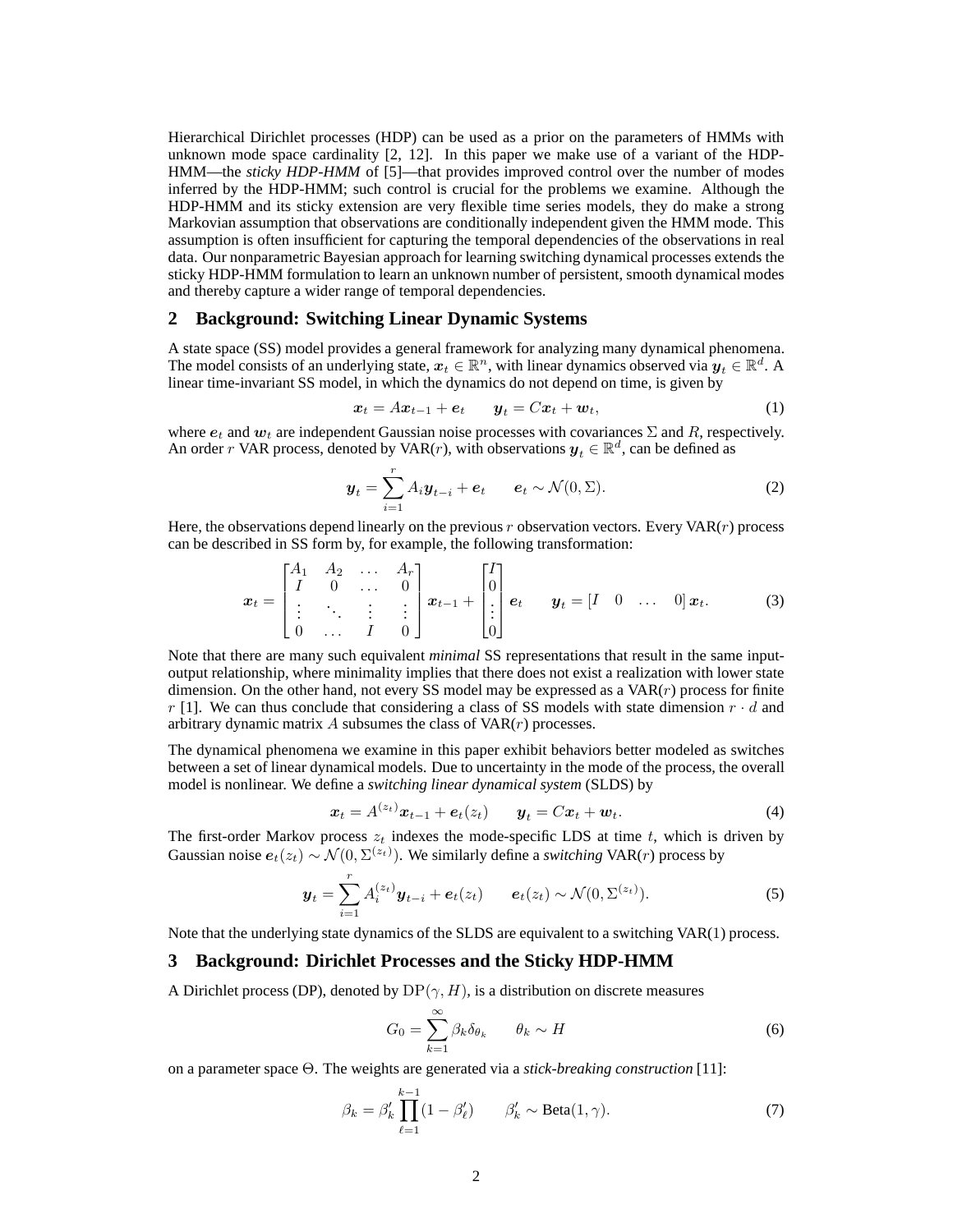

Figure 1: For all graphs,  $\beta \sim \text{GEM}(\gamma)$  and  $\theta_k \sim H(\lambda)$ . (a) DP mixture model in which  $z_i \sim \beta$  and  $y_i \sim f(y \mid \theta_{z_i})$ . (b) HDP mixture model with  $\pi_j \sim DP(\alpha, \beta)$ ,  $z_{ji} \sim \pi_j$ , and  $y_{ji} \sim f(y \mid \theta_{z_ji})$ . (c)-(d) Sticky HDP-HMM prior on switching VAR(2) and SLDS processes with the mode evolving as  $z_{t+1} \sim \pi_{z_t}$  for  $\pi_k \sim DP(\alpha + \kappa, (\alpha\beta + \kappa\delta_k)/(\alpha + \kappa)).$  The dynamical processes are as in Eq. (13).

We denote this distribution by  $\beta \sim \text{GEM}(\gamma)$ . The DP is commonly used as a prior on the parameters of a mixture model, resulting in a *DP mixture model* (see Fig.1(a)). To generate observations, we choose  $\bar{\theta}_i \sim G_0$  and  $y_i \sim \bar{F}(\bar{\theta}_i)$ . This sampling process is often described via a discrete variable  $z_i \sim \beta$  indicating which component generates  $y_i \sim F(\theta_{z_i})$ .

The *hierarchical Dirichlet process* (HDP) [12] extends the DP to cases in which groups of data are produced by related, yet distinct, generative processes. Taking a hierarchical Bayesian approach, the HDP draws  $G_0$  from a Dirichlet process prior  $DP(\gamma, H)$ , and then draws group specific distributions  $G_j \sim DP(\alpha, G_0)$ . Here, the base measure  $G_0$  acts as an "average" distribution ( $E[G_j | G_0] = G_0$ ) encoding the frequency of each shared, global parameter:

$$
G_j = \sum_{t=1}^{\infty} \tilde{\pi}_{jt} \delta_{\tilde{\theta}_{jt}} \qquad \tilde{\pi}_j \sim \text{GEM}(\alpha)
$$
 (8)

$$
= \sum_{k=1}^{\infty} \pi_{jk} \delta_{\theta_k} \qquad \pi_j \sim \text{DP}(\alpha, \beta).
$$
 (9)

Because  $G_0$  is discrete, multiple  $\theta_{jt} \sim G_0$  may take identical values  $\theta_k$ . Eq. (9) aggregates these probabilities, allowing an observation  $y_{ji}$  to be directly associated with the unique global parameters via an indicator random variable  $z_{ji} \sim \pi_j$ . See Fig. 1(b).

An alternative, non–constructive characterization of samples  $G_0 \sim DP(\gamma, H)$  from a Dirichlet process states that for every finite partition  $\{A_1, \ldots, A_K\}$  of  $\Theta$ ,

$$
(G_0(A_1),\ldots,G_0(A_K)) \sim \text{Dir}(\gamma H(A_1),\ldots,\gamma H(A_K)).\tag{10}
$$

Using this expression, it can be shown that the following finite, hierarchical mixture model converges in distribution to the HDP as  $L \rightarrow \infty$  [7, 12]:

$$
\beta \sim \text{Dir}(\gamma/L, \dots, \gamma/L) \qquad \pi_j \sim \text{Dir}(\alpha \beta_1, \dots, \alpha \beta_L). \tag{11}
$$

This *weak limit* approximation is used by the sampler of Sec. 4.2.

The HDP can be used to develop an HMM with a potentially infinite mode space [2, 12]. For this HDP-HMM, each HDP group-specific distribution,  $\pi_j$ , is a mode-specific transition distribution and, due to the infinite mode space, there are infinitely many groups. Let  $z_t$  denote the mode of the Markov chain at time t. For discrete Markov processes  $z_t \sim \pi_{z_{t-1}}$ , so that  $z_{t-1}$  indexes the group to which  $y_t$  is assigned. The current HMM mode  $z_t$  then indexes the parameter  $\theta_{z_t}$  used to generate observation  $y_t$ . See Fig. 1(c), ignoring the direct correlation in the observations.

By sampling  $\pi_j \sim DP(\alpha, \beta)$ , the HDP prior encourages modes to have similar transition distributions  $(E[\pi_{jk} \mid \beta] = \beta_k)$ . However, it does not differentiate self-transitions from moves between modes. When modeling dynamical processes with mode persistence, the flexible nature of the HDP-HMM prior allows for mode sequences with unrealistically fast dynamics to have large posterior probability. Recently, it has been shown [5] that one may mitigate this problem by instead considering a *sticky* HDP-HMM where  $\pi_j$  is distributed as follows:

$$
\pi_j \sim \mathrm{DP}\left(\alpha + \kappa, \frac{\alpha \beta + \kappa \delta_j}{\alpha + \kappa}\right). \tag{12}
$$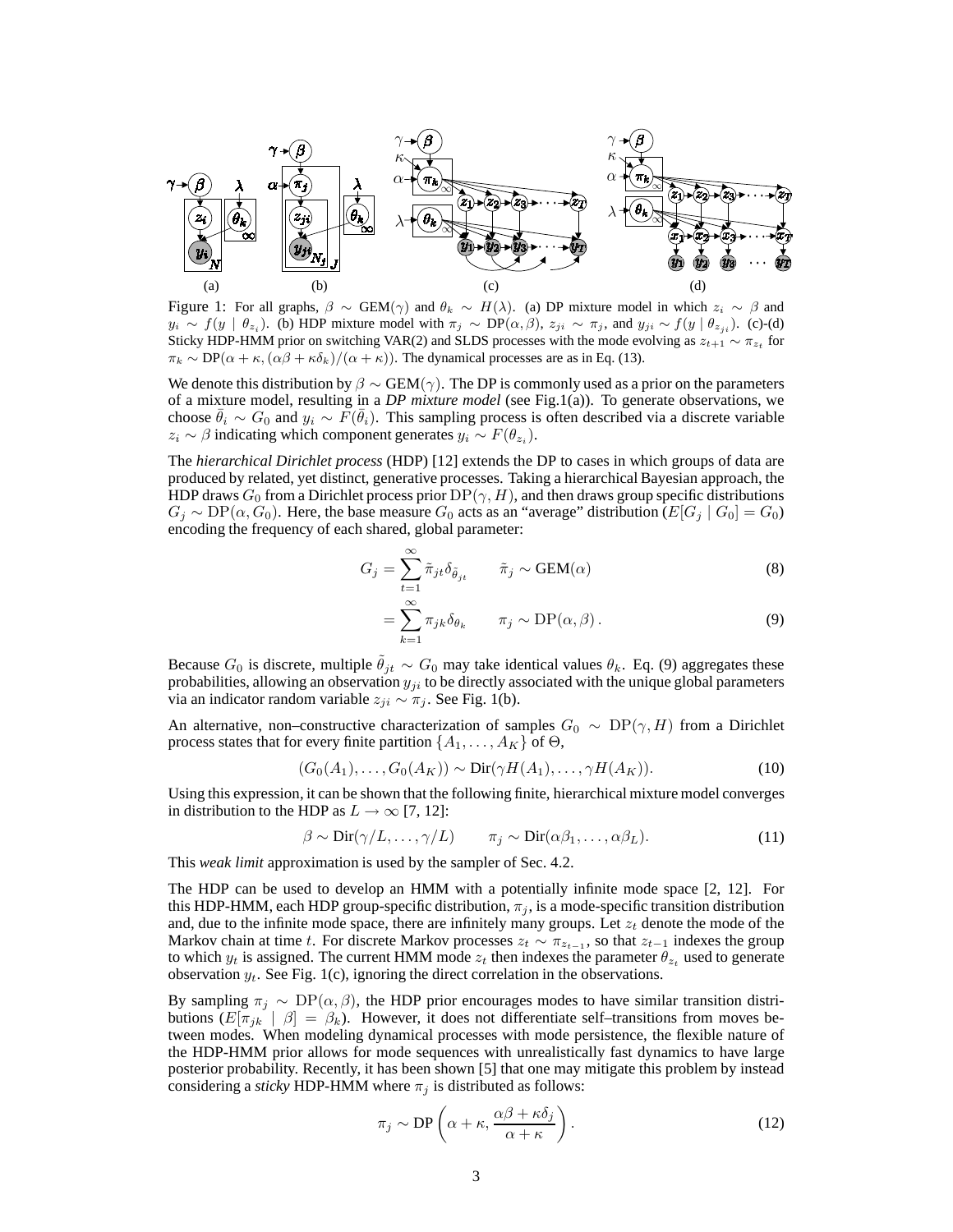Here,  $(\alpha\beta+\kappa\delta_j)$  indicates that an amount  $\kappa>0$  is added to the  $j^{th}$  component of  $\alpha\beta$ . The measure of  $\pi_j$  over a finite partition  $(Z_1, \ldots, Z_K)$  of the positive integers  $\mathbb{Z}_+$ , as described by Eq. (10), adds an amount  $\kappa$  only to the arbitrarily small partition containing j, corresponding to a self-transition. When  $\kappa = 0$  the original HDP-HMM is recovered. We place a vague prior on  $\kappa$  and learn the self-transition bias from the data.

## **4 The HDP-SLDS and HDP-AR-HMM Models**

For greater modeling flexibility, we take a nonparametric approach in defining the mode space of our switching dynamical processes. Specifically, we develop extensions of the sticky HDP-HMM for both the SLDS and switching VAR models. For the SLDS, we consider conditionally-dependent emissions of which only noisy observations are available (see Fig. 1(d)). For this model, which we refer to as the *HDP-SLDS*, we place a prior on the parameters of the SLDS and infer their posterior from the data. We do, however, fix the measurement matrix,  $C$ , for reasons of identifiability. Let  $\tilde{C} \in \mathbb{R}^{d \times n}$ ,  $n \geq d$ , be the measurement matrix associated with a dynamical system defined by  $\tilde{A}$ , and assume  $\tilde{C}$  has full row rank. Then, without loss of generality, we may consider  $C = \begin{bmatrix} I & 0 \end{bmatrix}$  since there exists an invertible transformation T such that the pair  $C = \tilde{C}T = [I \ 0]$  and  $A = T^{-1}\tilde{A}T$ defines an equivalent input-output system. The dimensionality of  $I$  is determined by that of the data. Our choice of the number of columns of zeros is, in essence, a choice of model order.

The previous work of Fox et al. [6] considered a related, yet simpler formulation for modeling a maneuvering target as a fixed LDS driven by a switching exogenous input. Since the number of maneuver modes was assumed unknown, the exogenous input was taken to be the emissions of a HDP-HMM. This work can be viewed as an extension of the work by Caron et. al. [3] in which the exogenous input was an independent noise process generated from a DP mixture model. The HDP-SLDS is a major departure from these works since the dynamic parameters themselves change with the mode and are learned from the data, providing a much more expressive model.

The switching  $VAR(r)$  process can similarly be posed as an HDP-HMM in which the observations are modeled as conditionally VAR(r). This model is referred to as the *HDP-AR-HMM* and is depicted in Fig. 1(c). The generative processes for these two models are summarized as follows:

|               | HDP-AR-HMM                                                                                                                 | <b>HDP-SLDS</b>          |      |
|---------------|----------------------------------------------------------------------------------------------------------------------------|--------------------------|------|
| Mode dynamics | $z_t \sim \pi_{z_{t-1}}$                                                                                                   | $z_t \sim \pi_{z_{t-1}}$ |      |
|               | Observation dynamics $\left  y_t = \sum_{i=1}^r A_i^{(z_t)} y_{t-i} + e_t(z_t) \right  x_t = A^{(z_t)} x_{t-1} + e_t(z_t)$ |                          | (13) |
|               |                                                                                                                            | $y_t = Cx_t + w_t$       |      |

Here,  $\pi_j$  is as defined in Sec. 3 and the additive noise processes as in Sec. 2.

#### **4.1 Posterior Inference of Dynamic Parameters**

In this section we focus on developing a prior to regularize the learning of different dynamical modes conditioned on a fixed mode assignment  $z_{1:T}$ . For the SLDS, we analyze the posterior distribution of the dynamic parameters given a fixed, known state sequence  $x_{1:T}$ . Methods for learning the number of modes and resampling the sequences  $x_{1:T}$  and  $z_{1:T}$  are discussed in Sec. 4.2.

Conditioned on the mode sequence, one may partition the observations into  $K$  different linear regression problems, where  $K = |\{z_1, \ldots, z_T\}|$ . That is, for each mode k, we may form a matrix  $\mathbf{Y}^{(k)}$  with  $N_k$  columns consisting of the observations  $y_t$  with  $z_t = k$ . Then,

$$
\mathbf{Y}^{(k)} = \mathbf{A}^{(k)} \bar{\mathbf{Y}}^{(k)} + \mathbf{E}^{(k)},\tag{14}
$$

where  $\mathbf{A}^{(k)} = [A_1^{(k)}, \dots, A_r^{(k)}]$ ,  $\bar{\mathbf{Y}}^{(k)}$  is a matrix of lagged observations, and  $\mathbf{E}^{(k)}$  the associated noise vectors. Let  $\mathbf{D}^{(k)} = \{ \mathbf{Y}^{(k)}, \bar{\mathbf{Y}}^{(k)} \}$ . The posterior distribution over the VAR(*r*) parameters associated with the  $k^{th}$  mode decomposes as follows:

$$
p(\mathbf{A}^{(k)}, \Sigma^{(k)} \mid \mathbf{D}^{(k)}) = p(\mathbf{A}^{(k)} \mid \Sigma^{(k)}, \mathbf{D}^{(k)})p(\Sigma^{(k)} \mid \mathbf{D}^{(k)}).
$$
 (15)

We place a conjugate *matrix-normal inverse-Wishart* prior on the parameters  ${A^{(k)}, \Sigma^{(k)}}$  [13], providing a reasonable combination of flexibility and analytical convenience. A matrix  $A \in \mathbb{R}^{d \times m}$ has a matrix-normal distribution  $\mathcal{MN}(A;M,\dot{V},K)$  if

$$
p(A) = \frac{|\mathbf{K}|^{\frac{d}{2}}}{|2\pi\mathbf{V}|^{\frac{m}{2}}}e^{-\frac{1}{2}tr}((\mathbf{A} - \mathbf{M})^T\mathbf{V}^{-1}(\mathbf{A} - \mathbf{M})\mathbf{K})
$$
\n(16)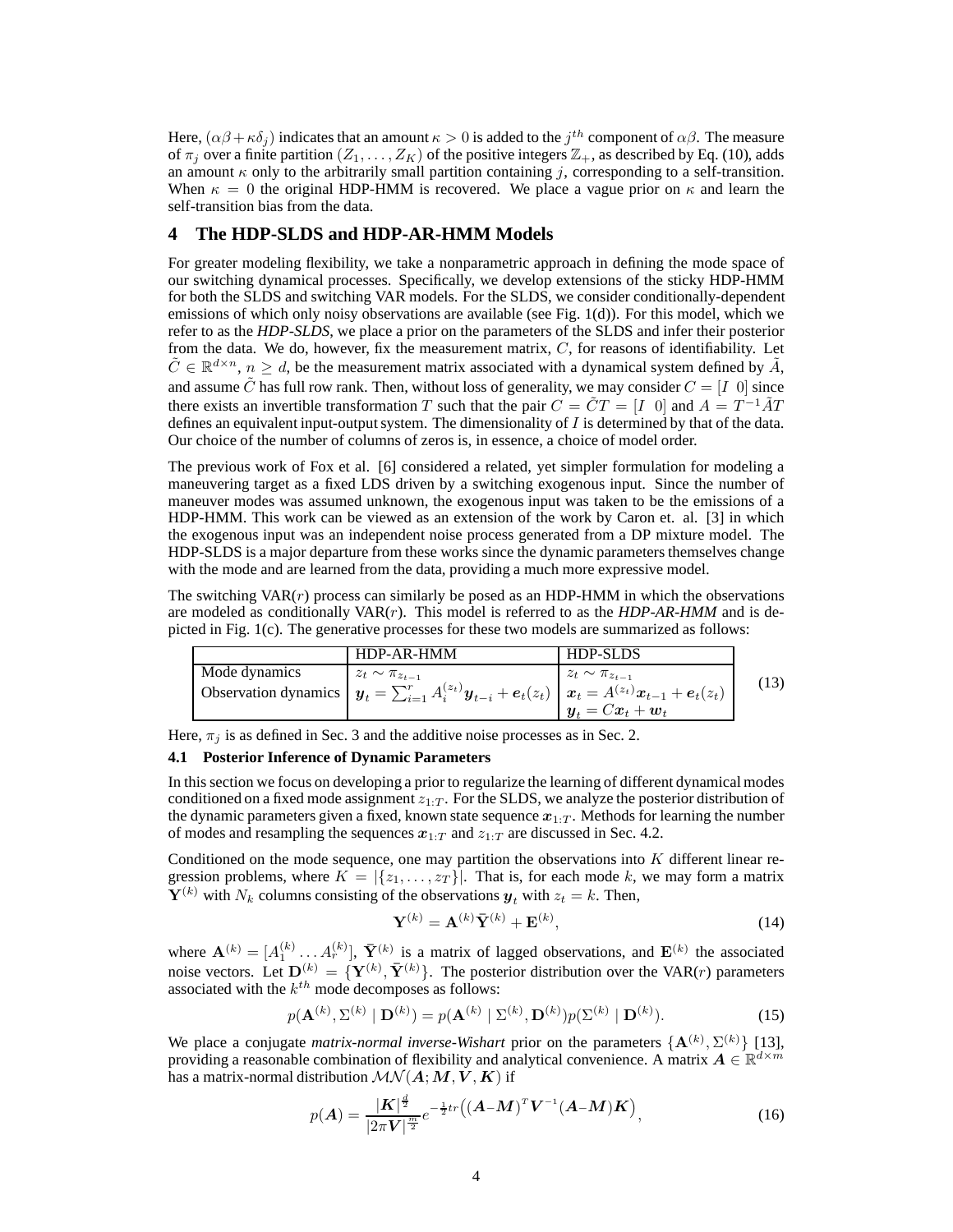where M is the mean matrix and V and  $K^{-1}$  are the covariances along the rows and columns, respectively. A vectorization of the matrix A results in

$$
p(\text{vec}(\boldsymbol{A})) = \mathcal{N}(\text{vec}(\boldsymbol{M}), \boldsymbol{K}^{-1} \otimes \boldsymbol{V}),
$$
\n(17)

where ⊗ denotes the Kronecker product. The resulting posterior is derived as

$$
p(\mathbf{A}^{(k)} | \Sigma^{(k)}, \mathbf{D}^{(k)}) = \mathcal{MN}(\mathbf{A}^{(k)}; \mathbf{S}_{y\bar{y}}^{(k)} \mathbf{S}_{\bar{y}\bar{y}}^{-(k)}, \Sigma^{-(k)}, \mathbf{S}_{\bar{y}\bar{y}}^{(k)}),
$$
(18)

with  $B^{-(k)}$  denoting  $(B^{(k)})^{-1}$  for a given matrix  $B$ , and

$$
\mathbf{S}_{\bar{y}\bar{y}}^{(k)} = \bar{\mathbf{Y}}^{(k)} \bar{\mathbf{Y}}^{(k)^{T}} + \mathbf{K} \qquad \mathbf{S}_{y\bar{y}}^{(k)} = \mathbf{Y}^{(k)} \bar{\mathbf{Y}}^{(k)^{T}} + \mathbf{M}\mathbf{K} \qquad \mathbf{S}_{yy}^{(k)} = \mathbf{Y}^{(k)} \mathbf{Y}^{(k)^{T}} + \mathbf{M}\mathbf{K}\mathbf{M}^{T}.
$$

We place an inverse-Wishart prior IW $(S_0, n_0)$  on  $\Sigma^{(k)}$ . Then,

$$
p(\Sigma^{(k)} \mid \mathbf{D}^{(k)}) = \text{IW}(\mathbf{S}_{y|\bar{y}}^{(k)} + S_0, N_k + n_0),
$$
\n(19)

where  ${\bf S}^{(k)}_{y|\bar{y}}\,=\, {\bf S}^{(k)}_{yy}\,-\, {\bf S}^{(k)}_{y\bar{y}}{\bf S}^{-(k)}_{\bar{y}\bar{y}}{\bf S}^{(k)^\text{T}}_{y\bar{y}}$  $y_{y}^{(k)}$ . When A is simply a vector, the matrix-normal inverse-Wishart prior reduces to the normal inverse-Wishart prior with scale parameter  $K$ .

For the HDP-SLDS, we additionally place an IW( $R_0$ ,  $r_0$ ) prior on the measurement noise covariance R, which is shared between modes. The posterior distribution is given by

$$
p(R \mid \mathbf{y}_{1:T}, \mathbf{x}_{1:T}) = \text{IW}(S_R + R_0, T + r_0),\tag{20}
$$

with  $S_R = \sum_{t=1}^T (\bm{y}_t - C\bm{x}_t)(\bm{y}_t - C\bm{x}_t)^T$ . Further details are provided in supplemental Appendix I.

#### **4.2 Gibbs Sampler**

For the switching VAR( $r$ ) process, our sampler iterates between sampling the mode sequence,  $z_{1:T}$ , and both the dynamic and sticky HDP-HMM parameters. The sampler for the SLDS is identical to that of a switching VAR(1) process with the additional step of sampling the state sequence,  $x_{1:T}$ , and conditioning on the state sequence when resampling dynamic parameters. The resulting Gibbs sampler is described below and further elaborated upon in supplemental Appendix II.

**Sampling Dynamic Parameters** Conditioned on a sample of the mode sequence,  $z_{1:T}$ , and the observations,  $\bm{y}_{1:T}$ , or state sequence,  $\bm{x}_{1:T}$ , we can sample the dynamic parameters  $\bm{\theta} = \{\mathbf{A}^{(k)}, \Sigma^{(k)}\}$ from the posterior density described in Sec. 4.1. For the HDP-SLDS, we additionally sample  $R$ .

**Sampling**  $z_1$ . As shown in [5], the mixing rate of the Gibbs sampler for the HDP-HMM can be dramatically improved by using a truncated approximation to the HDP, such as the weak limit approximation, and jointly sampling the mode sequence using a variant of the forward-backward algorithm. Specifically, we compute backward messages  $m_{t+1,t}(z_t) \propto p(\bm{y}_{t+1:T}|z_t,\bm{y}_{t-r+1:t},\bm{\pi},\bm{\theta})$ and then recursively sample each  $z_t$  conditioned on  $z_{t-1}$  from

$$
p(z_t \mid z_{t-1}, \mathbf{y}_{1:T}, \boldsymbol{\pi}, \boldsymbol{\theta}) \propto p(z_t \mid \pi_{z_{t-1}}) p(\mathbf{y}_t \mid \mathbf{y}_{t-r:t-1}, \mathbf{A}^{(z_t)}, \Sigma^{(z_t)}) m_{t+1,t}(z_t), \qquad (21)
$$

where  $p(\mathbf{y}_t | \mathbf{y}_{t-r:t-1}, \mathbf{A}^{(z_t)}, \Sigma^{(z_t)}) = \mathcal{N}(\sum_{i=1}^r A_i^{(z_t)} \mathbf{y}_{t-i}, \Sigma^{(z_t)})$ . Joint sampling of the mode sequence is especially important when the observations are directly correlated via a dynamical process since this correlation further slows the mixing rate of the direct assignment sampler of [12]. Note that the approximation of Eq. (11) retains the HDP's nonparametric nature by encouraging the use of fewer than L components while allowing the generation of new components, upper bounded by L, as new data are observed.

**Sampling**  $x_{1:T}$  (HDP-SLDS only) Conditioned on the mode sequence  $z_{1:T}$  and the set of dynamic parameters  $\theta$ , our dynamical process simplifies to a time-varying linear dynamical system. We can then block sample  $x_{1:T}$  by first running a backward filter to compute  $m_{t+1,t}(x_t) \propto$  $p(\bm{y}_{t+1:T}|\bm{x}_{t}, z_{t+1:T}, \bm{\theta})$  and then recursively sampling each  $\bm{x}_{t}$  conditioned on  $\bm{x}_{t-1}$  from

$$
p(\boldsymbol{x}_t | \boldsymbol{x}_{t-1}, \boldsymbol{y}_{1:T}, z_{1:T}, \boldsymbol{\theta}) \propto p(\boldsymbol{x}_t | \boldsymbol{x}_{t-1}, A^{(z_t)}, \Sigma^{(z_t)}) p(\boldsymbol{y}_t | \boldsymbol{x}_t, R) m_{t+1,t}(\boldsymbol{x}_t). \qquad (22)
$$

The messages are given in information form by  $m_{t,t-1}(\mathbf{x}_{t-1}) \propto \mathcal{N}^{-1}(\mathbf{x}_{t-1}; \theta_{t,t-1}, \Lambda_{t,t-1})$ , where the information parameters are recursively defined as

$$
\theta_{t,t-1} = A^{(z_t)^T} \Sigma^{-(z_t)} (\Sigma^{-(z_t)} + C^T R^{-1} C + \Lambda_{t+1,t})^{-1} (C^T R^{-1} \mathbf{y}_t + \theta_{t+1,t})
$$
(23)  

$$
\Lambda_{t,t-1} = A^{(z_t)^T} \Sigma^{-(z_t)} A^{(z_t)} - A^{(z_t)^T} \Sigma^{-(z_t)} (\Sigma^{-(z_t)} + C^T R^{-1} C + \Lambda_{t+1,t})^{-1} \Sigma^{-(z_t)} A^{(z_t)}.
$$

See supplemental Appendix II for a more numerically stable version of this recursion.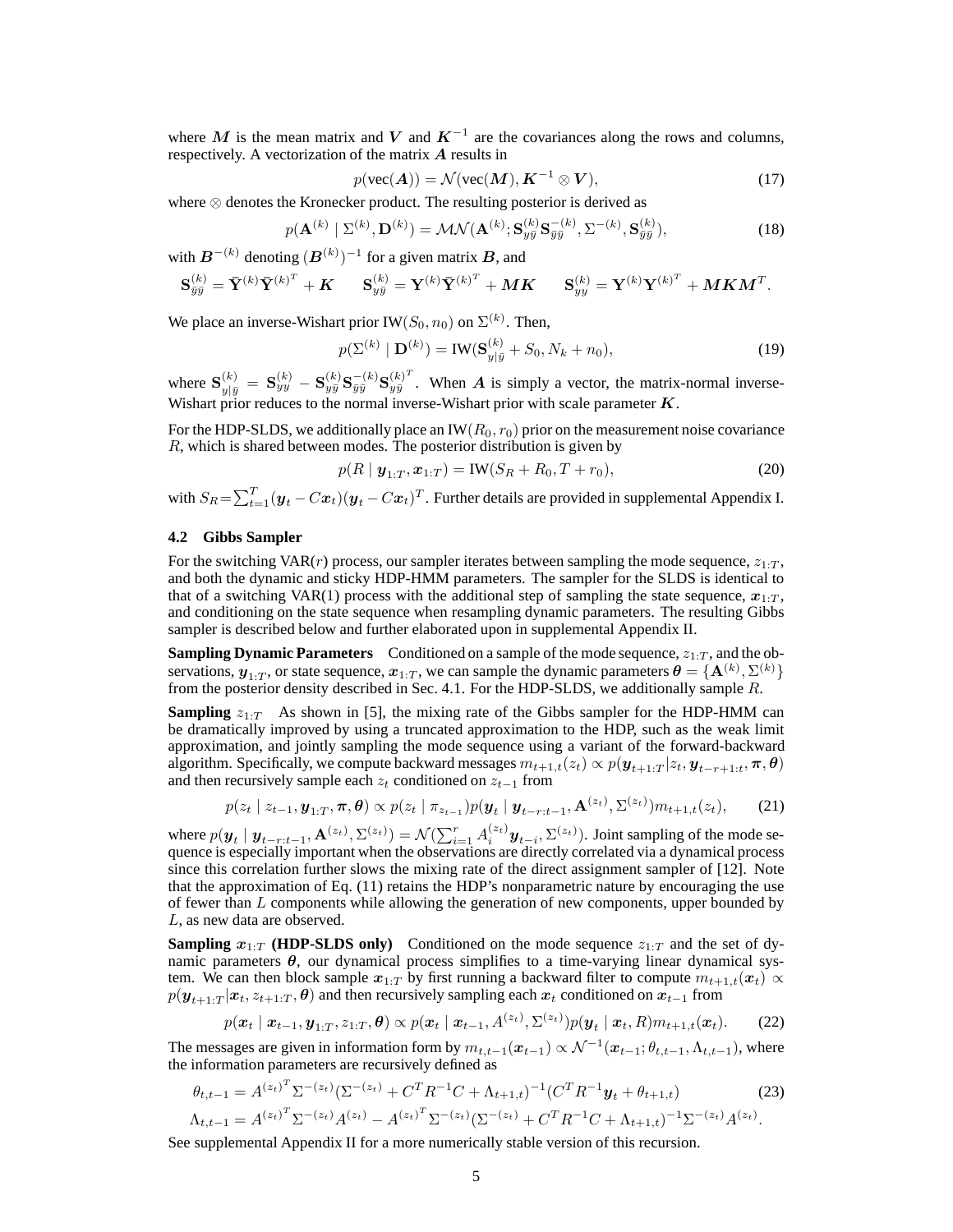

Figure 2: (a) Observation sequence (blue, green, red) and associated mode sequence (magenta) for a 5-mode switching VAR(1) process (top), 3-mode switching AR(2) process (middle), and 3-mode SLDS (bottom). The associated 10th, 50th, and 90th Hamming distance quantiles over 100 trials are shown for the (b) HDP-VAR(1)- HMM, (c) HDP-VAR(2)-HMM, (d) HDP-SLDS with  $C = I$  (top and bottom) and  $C = \begin{bmatrix} 1 & 0 \end{bmatrix}$  (middle), and (e) sticky HDP-HMM using first difference observations.

## **5 Results**

**Synthetic Data** In Fig. 2, we compare the performance of the HDP-VAR(1)-HMM, HDP-VAR(2)- HMM, HDP-SLDS, and a baseline sticky HDP-HMM on three sets of test data (see Fig. 2(a)). The Hamming distance error is calculated by first choosing the optimal mapping of indices maximizing overlap between the true and estimated mode sequences. For the first scenario, the data were generated from a 5-mode switching VAR(1) process. The three switching linear dynamical models provide comparable performance since both the HDP-VAR(2)-HMM and HDP-SLDS with  $C = I$ contain the class of HDP-VAR(1)-HMMs. Note that the HDP-SLDS sampler is slower to mix since the hidden, three-dimensional continuous state is also sampled. In the second scenario, the data were generated from a 3-mode switching AR(2) process. The HDP-AR(2)-HMM has significantly better performance than the HDP-AR(1)-HMM while the performance of the HDP-SLDS with  $C = [1 \ 0]$ is comparable after burn-in. As shown in Sec. 2, this HDP-SLDS model encompasses the class of HDP-AR(2)-HMMs. The data in the third scenario were generated from a 3-mode SLDS model with  $C = I$ . Here, we clearly see that neither the HDP-VAR(1)-HMM nor HDP-VAR(2)-HMM is equivalent to the HDP-SLDS. Together, these results demonstrate both the differences between our models as well as the models' ability to learn switching processes with varying numbers of modes. Finally, note that all of the switching models yielded significant improvements relative to the baseline sticky HDP-HMM, even when the latter was given first differences of the observations. This input representation, which is equivalent to an HDP-VAR(1)-HMM with random walk dynamics  $(A^{(k)} = I$  for all k), is more effective than using raw observations for HDP-HMM learning, but still much less effective than richer models which switch among learned LDS.

**IBOVESPA Stock Index** We test the HDP-SLDS model on the IBOVESPA stock index (Sao Paulo Stock Exchange) over the period of 01/03/1997 to 01/16/2001. There are ten key world events shown in Fig. 3 and cited in [4] as affecting the emerging Brazilian market during this time period. In [4], a 2-mode Markov switching stochastic volatility (MSSV) model is used to identify periods of higher volatility in the daily returns. The MSSV assumes that the log-volatilities follow an AR(1) process with a Markov switching mean. This underlying process is observed via conditionally independent and normally distributed daily returns. The HDP-SLDS is able to infer very similar change points to those presented in [4]. Interestingly, the HDP-SLDS consistently identifies three regimes of volatility versus the assumed 2-mode model. In Fig. 3, the overall performance of the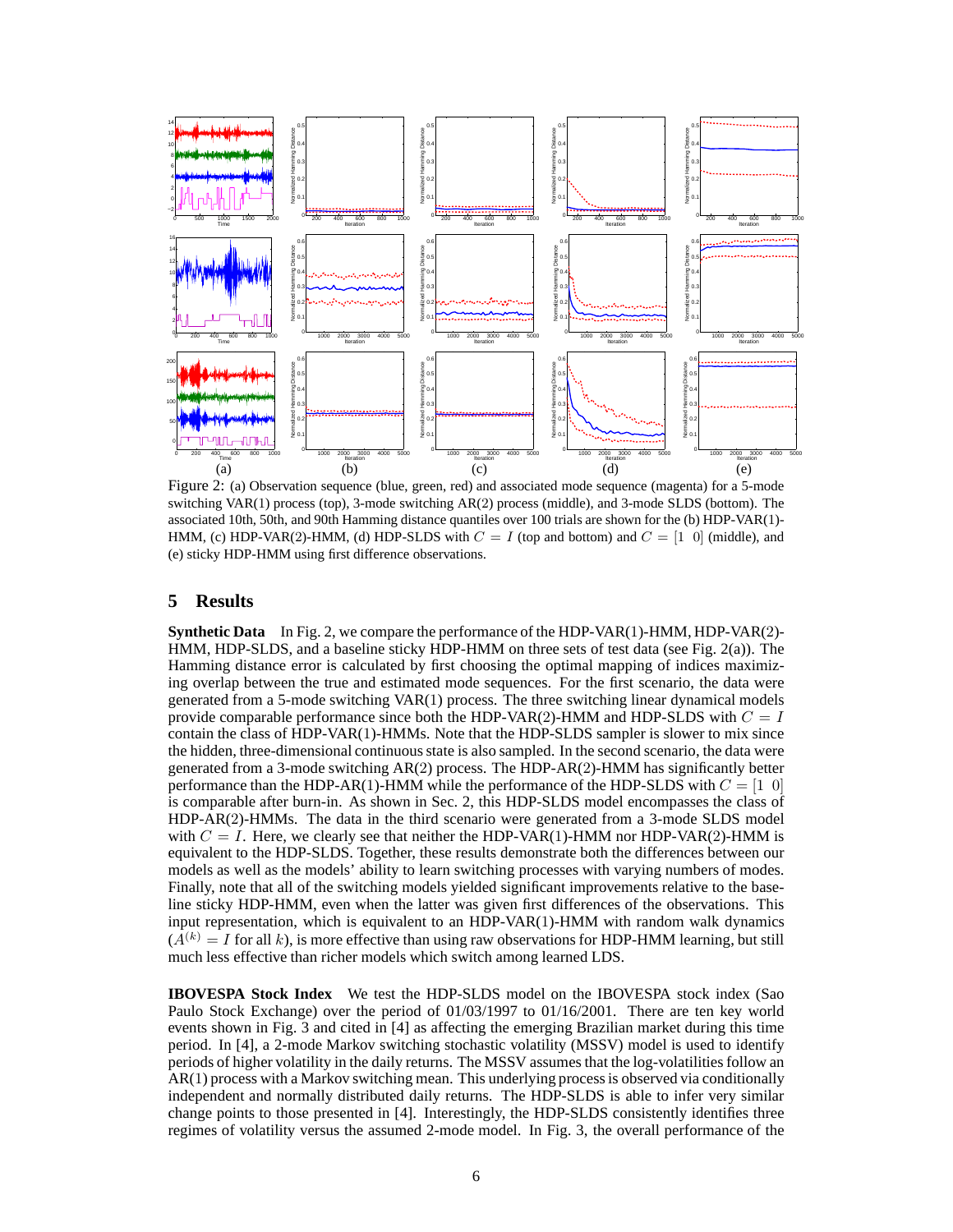

Figure 3: (a) IBOVESPA stock index daily returns from 01/03/1997 to 01/16/2001. (b) Plot of the estimated probability of a change point on each day using 3000 Gibbs samples for the HDP-SLDS. The 10 key events are indicated with red lines. (c) Similar plot for the *non-sticky* HDP-SLDS with no bias towards self-transitions. (d) ROC curves for the HDP-SLDS, non-sticky HDP-SLDS, HDP-AR(1)-HMM, and HDP-AR(2)-HMM.

HDP-SLDS is compared to that of the HDP-AR(1)-HMM, HDP-AR(2)-HMM, and HDP-SLDS with no bias for self-transitions (i.e.,  $\kappa = 0$ .) The ROC curves shown in Fig. 3(d) are calculated by windowing the time axis and taking the maximum probability of a change point in each window. These probabilities are then used as the confidence of a change point in that window. We clearly see the advantage of using a SLDS model combined with the sticky HDP-HMM prior on the mode sequence. Without the sticky extension, the HDP-SLDS over-segments the data and rapidly switches between redundant states which leads to a dramatically larger number of inferred change points.

**Dancing Honey Bees** We test the HDP-VAR(1)-HMM on a set of six dancing honey bee sequences, aiming to segment the sequences into the three dances displayed in Fig. 4. (Note that we did not see performance gains by considering the HDP-SLDS, so we omit showing results for that architecture.) The data consist of measurements  $y_t = [\cos(\theta_t) \sin(\theta_t) x_t y_t]^T$ , where  $(x_t, y_t)$ denotes the 2D coordinates of the bee's body and  $\theta_t$  its head angle. We compare our results to those of Xuan and Murphy [14], who used a change-point detection technique for inference on this dataset. As shown in Fig. 4(d)-(e), our model achieves a superior segmentation compared to the change-point formulation in almost all cases, while also identifying modes which reoccur over time.

Oh et al. [8] also presented an analysis of the honey bee data, using an SLDS with a fixed number of modes. Unfortunately, that analysis is not directly comparable to ours, because [8] used their SLDS in a supervised formulation in which the ground truth labels for all but one of the sequences are employed in the inference of the labels for the remaining held-out sequence, and in which the kernels used in the MCMC procedure depend on the ground truth labels. (The authors also considered a "parameterized segmental SLDS (PS-SLDS)," which makes use of domain knowledge specific to honey bee dancing and requires additional supervision during the learning process.) Nonetheless, in Table 1 we report the performance of these methods as well as the median performance (over 100 trials) of the unsupervised HDP-VAR(1)-HMM to provide a sense of the level of performance achievable without detailed, manual supervision. As seen in Table 1, the HDP-VAR(1)-HMM yields very good performance on sequences 4 to 6 in terms of the learned segmentation and number of modes (see Fig. 4(a)-(c)); the performance approaches that of the supervised method. For sequences 1 to 3—which are much less regular than sequences 4 to 6—the performance of the unsupervised procedure is substantially worse. This motivated us to also consider a partially supervised variant of the HDP-VAR(1)-HMM in which we fix the ground truth mode sequences for five out of six of the sequences, and jointly infer both a combined set of dynamic parameters and the left-out mode sequence. As we see in Table 1, this considerably improved performance for these three sequences.

Not depicted in the plots in Fig. 4 is the extreme variation in head angle during the waggle dances of sequences 1 to 3. This dramatically affects our performance since we do not use domain-specific information. Indeed, our learned segmentations consistently identify turn-right and turn-left modes, but often create a new, sequence-specific waggle dance mode. Many of our errors can be attributed to creating multiple waggle dance modes within a sequence. Overall, however, we are able to achieve reasonably good segmentations without having to manually input domain-specific knowledge.

## **6 Discussion**

In this paper, we have addressed the problem of learning switching linear dynamical models with an unknown number of modes for describing complex dynamical phenomena. We presented a non-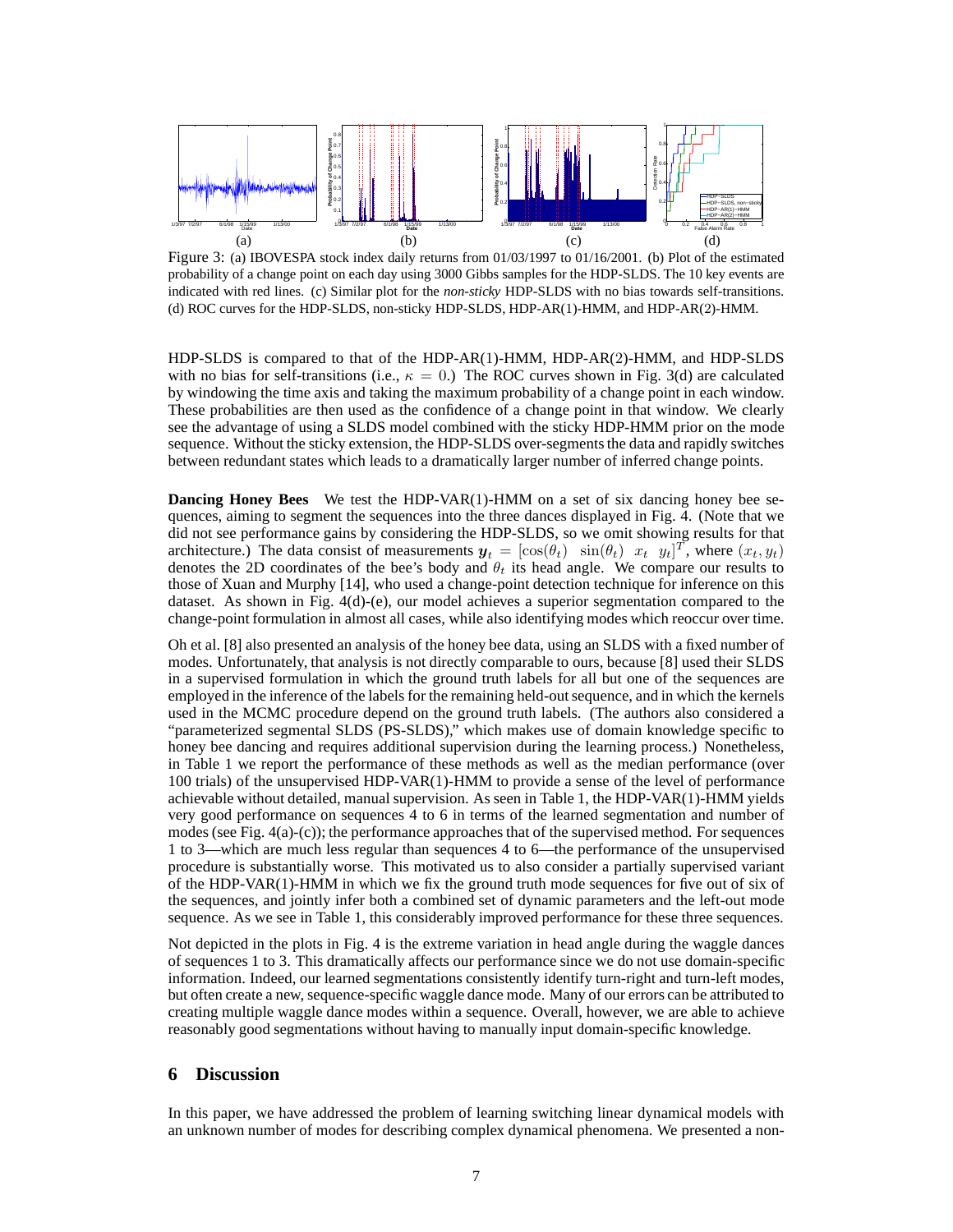

Figure 4: (top) Trajectories of the dancing honey bees for sequences 1 to 6, colored by *waggle* (red), *turn right* (blue), and *turn left* (green) dances. (a)-(c) Estimated mode sequences representing the median error for sequences 4, 5, and 6 at the 200th Gibbs iteration, with errors indicated in red. (d)-(e) ROC curves for the unsupervised HDP-VAR-HMM, partially supervised HDP-VAR-HMM, and change-point formulation of [14] using the Viterbi sequence for segmenting datasets 1-3 and 4-6, respectively.

| Sequence                              |  |                   |      |      |      |      |
|---------------------------------------|--|-------------------|------|------|------|------|
| $HDP-VAR(1)-HMM$ unsupervised         |  | $-44.$            | 45.6 |      |      |      |
| $HDP-VAR(1)-HMM$ partially supervised |  | 88.5              | 79.2 | 86.9 |      | 89.  |
| <b>SLDS DD-MCMC</b>                   |  |                   |      |      | 90.2 | 90.4 |
| <b>PS-SLDS DD-MCMC</b>                |  | $Q \mathcal{T} A$ |      |      | 90.4 |      |

Table 1: Median label accuracy of the HDP-VAR(1)-HMM using unsupervised and partially supervised Gibbs sampling, compared to accuracy of the supervised PS-SLDS and SLDS procedures, where the latter algorithms were based on a supervised MCMC procedure (DD-MCMC) [8].

parametric Bayesian approach and demonstrated both the utility and versatility of the developed HDP-SLDS and HDP-AR-HMM on real applications. Using the same parameter settings, in one case we are able to learn changes in the volatility of the IBOVESPA stock exchange while in another case we learn segmentations of data into *waggle*, *turn-right*, and *turn-left* honey bee dances. An interesting direction for future research is learning models of varying order for each mode.

## **References**

- [1] M. Aoki and A. Havenner. State space modeling of multiple time series. *Econ. Rev.*, 10(1):1–59, 1991.
- [2] M. J. Beal, Z. Ghahramani, and C. E. Rasmussen. The infinite hidden Markov model. In *NIPS*, 2002.
- [3] F. Caron, M. Davy, A. Doucet, E. Duflos, and P. Vanheeghe. Bayesian inference for dynamic models with Dirichlet process mixtures. In *Int. Conf. Inf. Fusion*, July 2006.
- [4] C. Carvalho and H. Lopes. Simulation-based sequential analysis of Markov switching stochastic volatility models. *Comp. Stat. & Data Anal.*, 2006.
- [5] E. B. Fox, E. B. Sudderth, M. I. Jordan, and A. S. Willsky. An HDP-HMM for systems with state persistence. In *ICML*, 2008.
- [6] E. B. Fox, E. B. Sudderth, and A. S. Willsky. Hierarchical Dirichlet processes for tracking maneuvering targets. In *Int. Conf. Inf. Fusion*, July 2007.
- [7] H. Ishwaran and M. Zarepour. Exact and approximate sum–representations for the Dirichlet process. *Can. J. Stat.*, 30:269–283, 2002.
- [8] S. Oh, J. Rehg, T. Balch, and F. Dellaert. Learning and inferring motion patterns using parametric segmental switching linear dynamic systems. *IJCV*, 77(1–3):103–124, 2008.
- [9] J. M. Pavlović, V. Rehg and J. MacCormick. Learning switching linear models of human motion. In *NIPS*, 2000.
- [10] X. Rong Li and V. Jilkov. Survey of maneuvering target tracking. Part V: Multiple-model methods. *IEEE Trans. Aerosp. Electron. Syst.*, 41(4):1255–1321, 2005.
- [11] J. Sethuraman. A constructive definition of Dirichlet priors. *Stat. Sinica*, 4:639–650, 1994.
- [12] Y. W. Teh, M. I. Jordan, M. J. Beal, and D. M. Blei. Hierarchical Dirichlet processes. *J. Amer. Stat. Assoc.*, 101(476):1566–1581, 2006.
- [13] M. West and J. Harrison. *Bayesian Forecasting and Dynamic Models*. Springer, 1997.
- [14] X. Xuan and K. Murphy. Modeling changing dependency structure in multivariate time series. In *ICML*, 2007.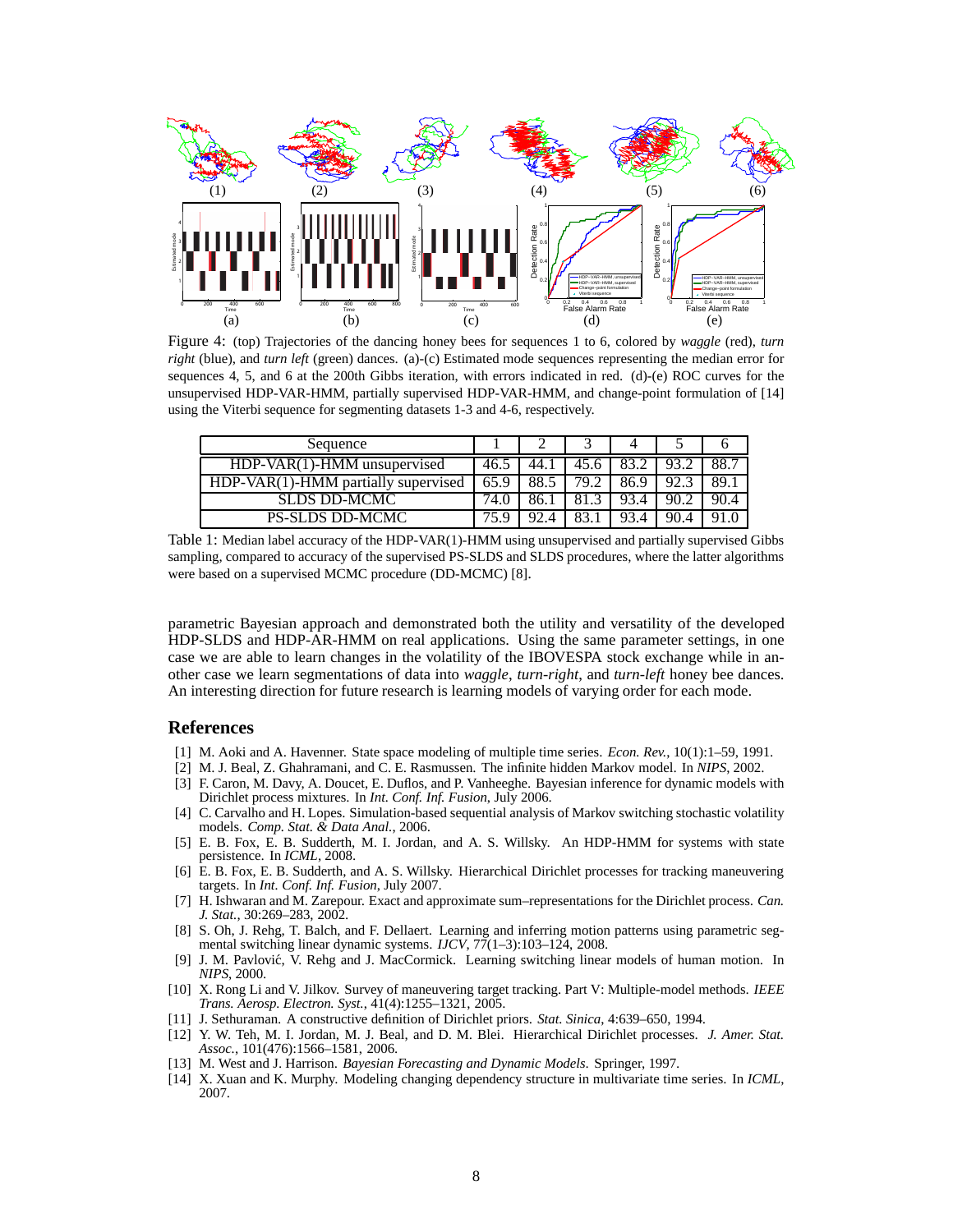## APPENDIX I DYNAMIC PARAMETER POSTERIOR

In this appendix, we derive the posterior distribution over the dynamic parameters of a switching  $VAR(r)$  process defined as follows:

$$
\mathbf{y}_t = \sum_{i=1}^r A_i^{(z_t)} \mathbf{y}_{t-i} + \mathbf{e}_t(z_t) \quad \mathbf{e}_t \sim \mathcal{N}(0, \Sigma^{(z_t)}), \tag{1}
$$

where  $z_t$  indexes the mode-specific VAR(*r*) process at time t. Assume that the state sequence  $\{z_1, \ldots, z_T\}$  is known and we wish to compute the posterior distribution of the  $k^{th}$  mode's VAR(*r*) parameters  $A_i^{(k)}$  $i^{(k)}$  for  $i = 1, \ldots, r$  and  $\Sigma^{(k)}$ . Let  $\{t_1, \ldots, t_{N_k}\} = \{t | z_t = k\}$ . Then, we may write

$$
\begin{bmatrix} \mathbf{y}_{t_1} & \mathbf{y}_{t_2} & \cdots & \mathbf{y}_{t_{N_k}} \end{bmatrix} = \begin{bmatrix} A_1^{(k)} & A_2^{(k)} & \cdots & A_r^{(k)} \end{bmatrix} \begin{bmatrix} \mathbf{y}_{t_1-1} & \mathbf{y}_{t_2-1} & \cdots & \mathbf{y}_{t_{N_k}-1} \\ \mathbf{y}_{t_1-2} & \mathbf{y}_{t_2-2} & \cdots & \mathbf{y}_{t_{N_k}-2} \\ \vdots & \vdots & \ddots & \vdots \\ \mathbf{y}_{t_1-r} & \mathbf{y}_{t_2-r} & \cdots & \mathbf{y}_{t_{N_k}-r} \end{bmatrix} + \begin{bmatrix} \mathbf{e}_{t_1} & \mathbf{e}_{t_2} & \cdots & \mathbf{e}_{t_{N_k}} \end{bmatrix}.
$$
\n(2)

We define the following notation for Eq. 2:

$$
\mathbf{Y}^{(k)} = \mathbf{A}^{(k)} \bar{\mathbf{Y}}^{(k)} + \mathbf{E}^{(k)}.
$$
 (3)

Let  $\mathbf{D}^{(k)} = {\{\mathbf{Y}^{(k)}, \mathbf{\bar{Y}}^{(k)}\}}$ . We place a matrix-normal inverse-Wishart prior on the dynamic parameters  ${\{\mathbf{A}^{(k)}, \Sigma^{(k)}\}}$ and show that the posterior remains matrix-normal inverse Wishart. The matrix-normal inverse-Wishart prior is given by placing a matrix-normal prior  $\mathcal{MN}(\mathbf{A}^{(k)}; \mathbf{M}, \Sigma^{(k)}, \mathbf{K})$  on  $\mathbf{A}^{(k)}$  given  $\Sigma^{(k)}$ :

$$
p(\mathbf{A}^{(k)} | \Sigma^{(k)}) = \frac{|\mathbf{K}|^{d/2}}{|2\pi\Sigma^{(k)}|^{m/2}} \exp\left(-\frac{1}{2}tr((\mathbf{A} - \mathbf{M})^T\Sigma^{-(k)}(\mathbf{A} - \mathbf{M})\mathbf{K})\right)
$$
(4)

and an inverse-Wishart prior IW $(S_0, n)$  on  $\Sigma^{(k)}$ :

$$
p(\Sigma^{(k)}) = \frac{|S_0|^{n/2} |\Sigma^{(k)}|^{-(d+n+1)/2}}{2^{nd/2} \Gamma_d(n/2)} \exp\left(-\frac{1}{2} tr(\Sigma^{-(k)} S_0)\right)
$$
(5)

where  $\Gamma_d(n/2)$  is the multivariate gamma function and  $\boldsymbol{B}^{-(k)}$  denotes  $(\boldsymbol{B}^{(k)})^{-1}$  for some matrix  $\boldsymbol{B}$ .

We first analyze the likelihood of the data,  $D^{(k)}$ , given the  $k^{th}$  mode's dynamic parameters,  $\{A^{(k)}, \Sigma^{(k)}\}$ . Starting with the fact that each observation vector,  $y_t$ , is conditionally Gaussian given the lag observations,  $\bar{y}_t$  =  $[\mathbf{y}_{t-1}^T \dots \mathbf{y}_{t-r}^T]^T$ , we have

$$
p(\mathbf{D}^{(k)}|\mathbf{A}^{(k)},\Sigma^{(k)}) = \frac{1}{|2\pi\Sigma^{(k)}|^{N_k/2}} \exp\left(-\frac{1}{2}\sum_{i}(\mathbf{y}_{t_i}-\mathbf{A}^{(k)}\bar{\mathbf{y}}_{t_i})^T\Sigma^{-(k)}(\mathbf{y}_{t_i}-\mathbf{A}^{(k)}\bar{\mathbf{y}}_{t_i})\right)
$$
  
\n
$$
= \frac{1}{|2\pi\Sigma^{(k)}|^{N_k/2}} \exp\left(-\frac{1}{2}tr(\Sigma^{-(k)}(\mathbf{Y}^{(k)}-\mathbf{A}^{(k)}\bar{\mathbf{Y}}^{(k)})(\mathbf{Y}^{(k)}-\mathbf{A}^{(k)}\bar{\mathbf{Y}}^{(k)})^T)\right)
$$
  
\n
$$
= \frac{1}{|2\pi\Sigma^{(k)}|^{N_k/2}} \exp\left(-\frac{1}{2}tr((\mathbf{Y}^{(k)}-\mathbf{A}^{(k)}\bar{\mathbf{Y}}^{(k)})^T\Sigma^{-(k)}(\mathbf{Y}^{(k)}-\mathbf{A}^{(k)}\bar{\mathbf{Y}}^{(k)})\mathbf{I})\right)
$$
  
\n
$$
= \mathcal{MN}(\mathbf{Y}^{(k)};\mathbf{A}^{(k)}\bar{\mathbf{Y}}^{(k)},\Sigma^{(k)},\mathbf{I}).
$$
 (6)

To derive the posterior of the dynamic parameters, it is useful to first compute

$$
p(\mathbf{D}^{(k)}, \mathbf{A}^{(k)} | \Sigma^{(k)}) = p(\mathbf{D}^{(k)} | \mathbf{A}^{(k)}, \Sigma^{(k)}) p(\mathbf{A}^{(k)} | \Sigma^{(k)}).
$$
 (7)

Using the fact that both the likelihood term  $p(\mathbf{D}^{(k)} | \mathbf{A}^{(k)}, \Sigma^{(k)})$  and the prior  $p(\mathbf{A}^{(k)} | \Sigma^{(k)})$  are matrix-normally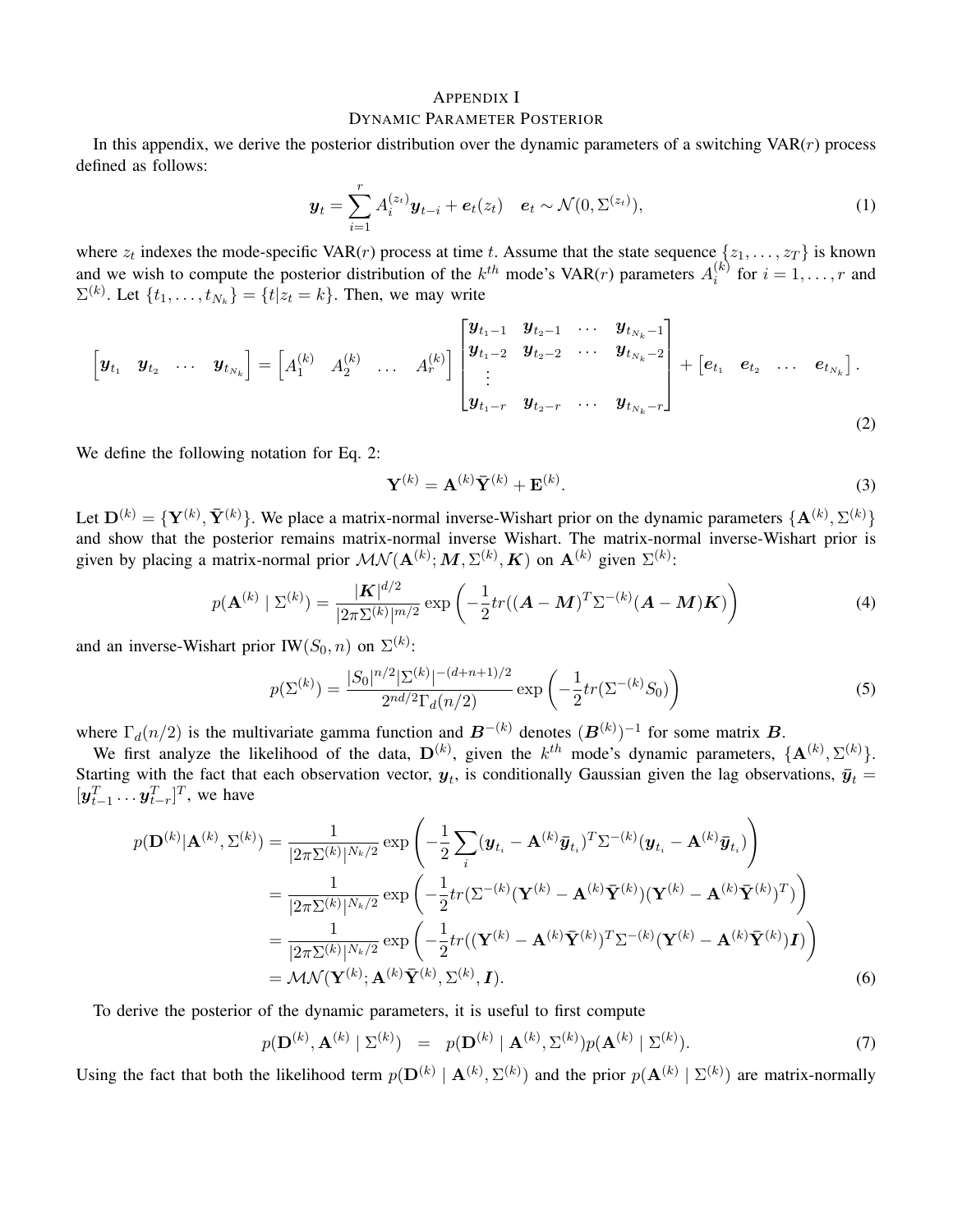distributed sharing a common parameter  $\Sigma^{(k)}$ , we have

$$
\log p(\mathbf{D}^{(k)}, \mathbf{A}^{(k)} | \Sigma^{(k)}) + C
$$
\n
$$
= -\frac{1}{2} tr((\mathbf{Y}^{(k)} - \mathbf{A}^{(k)} \bar{\mathbf{Y}}^{(k)})^T \Sigma^{-(k)} (\mathbf{Y}^{(k)} - \mathbf{A}^{(k)} \bar{\mathbf{Y}}^{(k)}) + (\mathbf{A}^{(k)} - \mathbf{M})^T \Sigma^{-(k)} (\mathbf{A}^{(k)} - \mathbf{M}) \mathbf{K})
$$
\n
$$
= -\frac{1}{2} tr(\Sigma^{-(k)} \{ (\mathbf{Y}^{(k)} - \mathbf{A}^{(k)} \bar{\mathbf{Y}}^{(k)}) (\mathbf{Y}^{(k)} - \mathbf{A}^{(k)} \bar{\mathbf{Y}}^{(k)})^T + (\mathbf{A}^{(k)} - \mathbf{M}) \mathbf{K} (\mathbf{A}^{(k)} - \mathbf{M})^T \})
$$
\n
$$
= -\frac{1}{2} tr(\Sigma^{-(k)} \{ \mathbf{A}^{(k)} \mathbf{S}_{yy}^{(k)} \mathbf{A}^{(k)^T} - 2 \mathbf{S}_{yy}^{(k)} \mathbf{A}^{(k)^T} + \mathbf{S}_{yy}^{(k)} \})
$$
\n
$$
= -\frac{1}{2} tr(\Sigma^{-(k)} \{ (\mathbf{A}^{(k)} - \mathbf{S}_{yy}^{(k)} \mathbf{S}_{yy}^{-(k)}) \mathbf{S}_{yy}^{(k)} (\mathbf{A}^{(k)} - \mathbf{S}_{yy}^{(k)} \mathbf{S}_{yy}^{-(k)})^T + \mathbf{S}_{y|y}^{(k)} \} ),
$$
\n(8)

for  $C=-\log \frac{1}{|2\pi \mathbf{\Sigma}^{(k)}|^{N_k/2}}$  $|\boldsymbol K|^{d/2}$  $\frac{|\mathbf{K}|^{d/2}}{|2\pi\mathbf{\Sigma}^{(k)}|^{rN_k/2}}$  and  $\mathbf{S}_{y|\bar{y}}^{(k)} = \mathbf{S}_{yy}^{(k)} - \mathbf{S}_{y\bar{y}}^{(k)} \mathbf{S}_{\bar{y}\bar{y}}^{-(k)} \mathbf{S}_{y\bar{y}}^{(k)^T}$  using the definitions

$$
\mathbf{S}^{(k)}_{\bar{y}\bar{y}}=\bar{\mathbf{Y}}^{(k)}\bar{\mathbf{Y}}^{(k)^{T}}+\boldsymbol{K}\hspace{0.5cm}\mathbf{S}^{(k)}_{y\bar{y}}=\mathbf{Y}^{(k)}\bar{\mathbf{Y}}^{(k)^{T}}+\boldsymbol{M}\boldsymbol{K}\hspace{0.5cm}\mathbf{S}^{(k)}_{yy}=\mathbf{Y}^{(k)}\mathbf{Y}^{(k)^{T}}+\boldsymbol{M}\boldsymbol{K}\boldsymbol{M}^{T}.
$$

Conditioning on the noise covariance  $\Sigma^{(k)}$ , we see that the dynamic matrix posterior is given by:

$$
p(\mathbf{A}^{(k)} | \mathbf{D}^{(k)}, \Sigma^{(k)}) \propto \exp\left(-\frac{1}{2}tr((\mathbf{A}^{(k)} - \mathbf{S}_{y\bar{y}}^{(k)}\mathbf{S}_{\bar{y}\bar{y}}^{-(k)})^T\Sigma^{-(k)}(\mathbf{A}^{(k)} - \mathbf{S}_{y\bar{y}}^{(k)}\mathbf{S}_{\bar{y}\bar{y}}^{-(k)})\mathbf{S}_{y\bar{y}}^{(k)})\right)
$$
  
=  $\mathcal{M}\mathcal{N}(\mathbf{A}^{(k)}; \mathbf{S}_{y\bar{y}}^{(k)}\mathbf{S}_{\bar{y}\bar{y}}^{-(k)}, \Sigma^{-(k)}, \mathbf{S}_{\bar{y}\bar{y}}^{(k)}).$  (9)

Marginalizing Eq. 8 over the dynamic matrix  $A^{(k)}$ , we derive

$$
p(\mathbf{D}^{(k)} | \Sigma^{(k)}) = \int_{\mathbf{A}^{(k)}} p(\mathbf{D}^{(k)}, \mathbf{A}^{(k)} | \Sigma^{(k)}) d\mathbf{A}^{(k)}
$$
  
\n
$$
= \int_{\mathbf{A}^{(k)}} \frac{|\mathbf{K}^{d/2}|}{|2\pi \Sigma^{(k)}|^{N_k/2} |2\pi \Sigma^{(k)}|^{rN_k/2}} \exp\left(-\frac{1}{2} tr(\Sigma^{-(k)} (\mathbf{A}^{(k)} - \mathbf{S}_{y\bar{y}}^{(k)} \mathbf{S}_{\bar{y}\bar{y}}^{-(k)}) \mathbf{S}_{\bar{y}\bar{y}}^{(k)} (\mathbf{A}^{(k)} - \mathbf{S}_{y\bar{y}}^{(k)} \mathbf{S}_{\bar{y}\bar{y}}^{-(k)})^T)\right) \exp\left(-\frac{1}{2} tr(\Sigma^{-(k)} \mathbf{S}_{y|y}^{(k)})\right) d\mathbf{A}^{(k)}
$$
  
\n
$$
= \frac{|\mathbf{K}|^{d/2}}{|2\pi \Sigma^{(k)}|^{N_k/2}} \exp\left(-\frac{1}{2} tr(\Sigma^{-(k)} \mathbf{S}_{y|\bar{y}}^{(k)})\right) \left(\int_{\mathbf{A}^{(k)}} \frac{1}{|\mathbf{S}_{\bar{y}\bar{y}}^{(k)}|^{d/2}} \mathcal{M} \mathcal{N} (\mathbf{A}^{(k)}; \mathbf{S}_{y\bar{y}}^{(k)} \mathbf{S}_{\bar{y}\bar{y}}^{-(k)}, \Sigma^{-(k)}, \mathbf{S}_{\bar{y}\bar{y}}^{(k)}) d\mathbf{A}^{(k)}
$$
  
\n
$$
= \frac{|\mathbf{K}|^{d/2}}{|2\pi \Sigma^{(k)}|^{N_k/2} |\mathbf{S}_{\bar{y}\bar{y}}^{(k)}|^{d/2}} \exp\left(-\frac{1}{2} tr(\Sigma^{-(k)} \mathbf{S}_{y|\bar{y}}^{(k)})\right) \tag{10}
$$

Using the above, the posterior of the covariance parameter is computed as

$$
p(\Sigma^{(k)} | \mathbf{D}^{(k)}) \propto p(\mathbf{D}^{(k)} | \Sigma^{(k)}) p(\Sigma^{(k)})
$$
  
\n
$$
\propto \frac{|\mathbf{K}|^{d/2}}{|2\pi\Sigma^{(k)}|^{N_k/2} |\mathbf{S}_{\bar{y}\bar{y}}^{(k)}|^{d/2}} \exp\left(-\frac{1}{2}tr(\Sigma^{-(k)}\mathbf{S}_{y|\bar{y}}^{(k)})\right) |\Sigma^{(k)}|^{-(d+n+1)/2} \exp\left(-\frac{1}{2}tr(\Sigma^{-(k)}S_{0})\right)
$$
  
\n
$$
\propto |\Sigma^{(k)}|^{-(d+N_k+n+1)/2} \exp\left(-\frac{1}{2}tr(\Sigma^{-(k)}(\mathbf{S}_{y|\bar{y}}^{(k)} + S_{0}))\right)
$$
  
\n
$$
= \text{IW}(\mathbf{S}_{y|\bar{y}}^{(k)} + S_{0}, N_{k} + n).
$$
\n(11)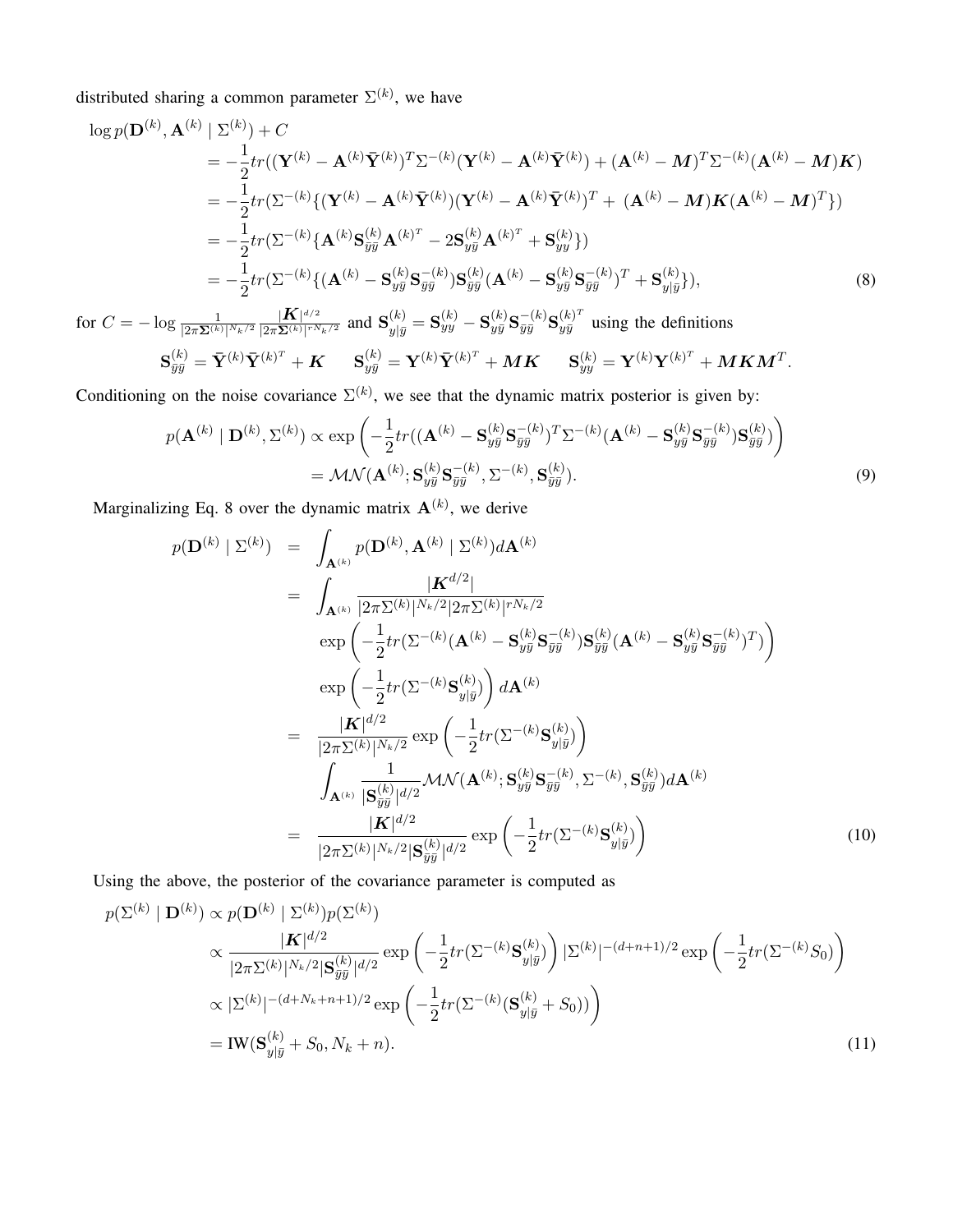#### APPENDIX II MESSAGE PASSING

In this appendix, we explore the computation of the backwards message passing and forward sampling scheme used for generating samples of the mode sequence  $z_{1:T}$  and state sequence  $x_{1:T}$ .

#### *A. Mode Sequence Message Passing*

Consider a switching  $VAR(r)$  process. To derive the forward-backward procedure for jointly sampling the mode sequence  $z_{1:T}$  given observations  $y_{1:T}$ , plus r initial observations  $y_{1-r:0}$ , we first note that the chain rule and Markov structure allows us to decompose the joint distribution as follows:

$$
p(z_{1:T} \mid \boldsymbol{y}_{1-r:T}, \boldsymbol{\pi}, \boldsymbol{\theta}) = p(z_T \mid z_{T-1}, \boldsymbol{y}_{1-r:T}, \boldsymbol{\pi}, \boldsymbol{\theta}) p(z_{T-1} \mid z_{T-2}, \boldsymbol{y}_{1-r:T}, \boldsymbol{\pi}, \boldsymbol{\theta})
$$

$$
\cdots p(z_2 \mid z_1, \boldsymbol{y}_{1-r:T}, \boldsymbol{\pi}, \boldsymbol{\theta}) p(z_1 \mid \boldsymbol{y}_{1-r:T}, \boldsymbol{\pi}, \boldsymbol{\theta}).
$$

Thus, we may first sample  $z_1$  from  $p(z_1 | y_{1-r:T}, \pi, \theta)$ , then condition on this value to sample  $z_2$  from  $p(z_2 |$  $z_1$ ,  $y_{1-r:T}$ ,  $\pi$ ,  $\theta$ ), and so on. The conditional distribution of  $z_1$  is derived as:

$$
p(z_1 | \mathbf{y}_{1-r:T}, \boldsymbol{\pi}, \boldsymbol{\theta}) \propto p(z_1) p(\mathbf{y}_1 | \theta_{z_1}, \mathbf{y}_{1-r:0}) \sum_{z_{2:T}} \prod_t p(z_t | \pi_{z_{t-1}}) p(\mathbf{y}_t | \theta_{z_t}, \mathbf{y}_{t-r:t-1})
$$
  
 
$$
\propto p(z_1) p(\mathbf{y}_1 | \theta_{z_1}, \mathbf{y}_{1-r:0}) \sum_{z_2} p(z_2 | \pi_{z_1}) p(\mathbf{y}_2 | \theta_{z_2}, \mathbf{y}_{2-r:1}) m_{3,2}(z_2)
$$
  
 
$$
\propto p(z_1) p(\mathbf{y}_1 | \theta_{z_1}, \mathbf{y}_{1-r:0}) m_{2,1}(z_1),
$$
 (12)

where  $m_{t,t-1}(z_{t-1})$  is the backward message passed from  $z_t$  to  $z_{t-1}$  and is recursively defined by:

$$
m_{t,t-1}(z_{t-1}) \propto \begin{cases} \sum_{z_t} p(z_t \mid \pi_{z_{t-1}}) p(\mathbf{y}_t \mid \theta_{z_t}, \mathbf{y}_{t-r:t-1}) m_{t+1,t}(z_t), & t \leq T; \\ 1, & t = T+1. \end{cases}
$$
(13)

The general conditional distribution of  $z_t$  is:

$$
p(z_t \mid z_{t-1}, \boldsymbol{y}_{1-r:T}, \boldsymbol{\pi}, \boldsymbol{\theta}) \propto p(z_t \mid \pi_{z_{t-1}}) p(\boldsymbol{y}_t \mid \boldsymbol{\theta}_{z_t}, \boldsymbol{y}_{t-r:t-1}) m_{t+1,t}(z_t). \tag{14}
$$

For the HDP-AR-HMM, these distributions are given by:

$$
p(z_t = k \mid z_{t-1}, \mathbf{y}_{1-r:T}, \boldsymbol{\pi}, \boldsymbol{\theta}) \propto \pi_{z_{t-1}}(k) \mathcal{N}(\mathbf{y}_t; \sum_{i=1}^r A_i^{(k)} \mathbf{y}_{t-i}, \Sigma^{(k)}) m_{t+1,t}(k)
$$
(15)

$$
m_{t+1,t}(k) = \sum_{j=1}^{L} \pi_k(j) \mathcal{N}(\boldsymbol{y}_{t+1}; \sum_{i=1}^{r} A_i^{(j)} \boldsymbol{y}_{t-i}, \Sigma^{(j)}) m_{t+2,t+1}(j)
$$
(16)

$$
m_{T+1,T}(k) = 1 \quad k = 1, \dots, L. \tag{17}
$$

#### *B. State Sequence Message Passing*

A similar sampling scheme is used for generating samples of the state sequence  $x_{1:T}$ . Although we now have a continuous state space, the computation of the backwards messages  $m_{t+1,t}(x_t)$  is still analytically feasible since we are working with Gaussian densities. Assume,  $m_{t+1,t}(x_t) \propto \mathcal{N}^{-1}(x_t; \theta_{t+1,t}, \Lambda_{t+1,t})$ , where  $\mathcal{N}^{-1}(x; \theta, \Lambda)$  denotes a Gaussian distribution on x in information form with mean  $\mu = \Lambda^{-1}\theta$  and covariance  $\Sigma = \Lambda^{-1}$ . The backwards messages for the HDP-SLDS can be recursively defined by

$$
m_{t,t-1}(\boldsymbol{x}_{t-1}) \propto \int_{\boldsymbol{x}_t} p(\boldsymbol{x}_t|\boldsymbol{x}_{t-1},z_t) p(\boldsymbol{y}_t|\boldsymbol{x}_t) m_{t+1,t}(\boldsymbol{x}_t) d\boldsymbol{x}_t.
$$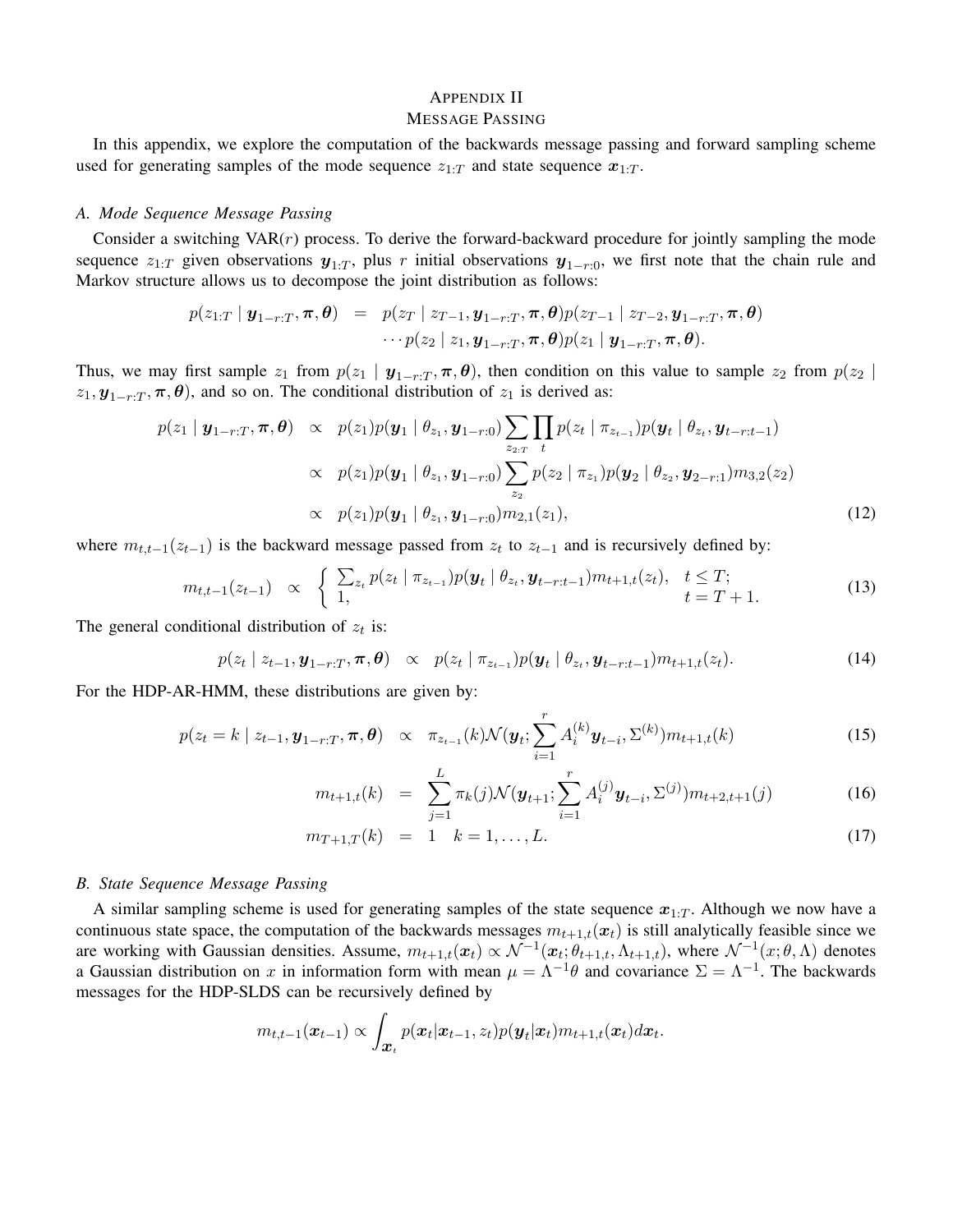For this model, the densities of Eq. 18 can be expressed as

$$
p(\mathbf{x}_{t}|\mathbf{x}_{t-1}, z_{t}) \propto \exp\{-\frac{1}{2}(\mathbf{x}_{t} - A^{(z_{t})}\mathbf{x}_{t-1})^{T}\sum^{-(z_{t})}(\mathbf{x}_{t} - A^{(z_{t})}\mathbf{x}_{t-1})\}\n\times \exp\{-\frac{1}{2}\begin{bmatrix}\n\mathbf{x}_{t-1} \\
\mathbf{x}_{t}\n\end{bmatrix}^{T}\begin{bmatrix}\nA^{(z_{t})^{T}}\sum^{-(z_{t})}A^{(z_{t})} & -A^{(z_{t})^{T}}\sum^{-(z_{t})}\n\end{bmatrix}\begin{bmatrix}\n\mathbf{x}_{t-1} \\
\mathbf{x}_{t}\n\end{bmatrix}\}
$$
\n
$$
p(\mathbf{y}_{t}|\mathbf{x}_{t}) \propto \exp\{-\frac{1}{2}(\mathbf{y}_{t} - C\mathbf{x}_{t})^{T}R^{-1}(\mathbf{y}_{t} - C\mathbf{x}_{t})\}\n\times \exp\{-\frac{1}{2}\begin{bmatrix}\n\mathbf{x}_{t-1} \\
\mathbf{x}_{t}\n\end{bmatrix}^{T}\begin{bmatrix}\n0 & 0 \\
0 & C^{T}R^{-1}C\n\end{bmatrix}\begin{bmatrix}\n\mathbf{x}_{t-1} \\
\mathbf{x}_{t}\n\end{bmatrix} + \begin{bmatrix}\n\mathbf{x}_{t-1} \\
\mathbf{x}_{t}\n\end{bmatrix}^{T}\begin{bmatrix}\n0 \\
C^{T}R^{-1}\mathbf{y}_{t}\n\end{bmatrix}\}
$$
\n
$$
m_{t+1,t}(\mathbf{x}_{t}) \propto \exp\{-\frac{1}{2}\mathbf{x}_{t}^{T}\Lambda_{t+1,t}\mathbf{x}_{t} + \mathbf{x}_{t}^{T}\theta_{t+1,t}\}
$$
\n
$$
\propto \exp\{-\frac{1}{2}\begin{bmatrix}\n\mathbf{x}_{t-1} \\
\mathbf{x}_{t}\n\end{bmatrix}^{T}\begin{bmatrix}\n0 & 0 \\
0 & \Lambda_{t+1,t}\n\end{bmatrix}\begin{bmatrix}\n\mathbf{x}_{t-1} \\
\mathbf{x}_{t}\n\end{bmatrix} + \begin{bmatrix}\n\mathbf{x}_{t-1} \\
\mathbf{x}_{t}\n\end{bmatrix}^{T}\begin{bmatrix}\n0 \\
\theta_{t+1,t}\n\end{bmatrix}
$$

The product of these quadratics is given by:

$$
p(\mathbf{x}_{t}|\mathbf{x}_{t-1}, z_{t})p(\mathbf{y}_{t}|\mathbf{x}_{t})m_{t+1,t}(\mathbf{x}_{t}) \propto\n\exp\left\{-\frac{1}{2}\begin{bmatrix}\n\mathbf{x}_{t-1} \\
\mathbf{x}_{t}\n\end{bmatrix}^{T}\begin{bmatrix}\nA^{(z_{t})^{T}}\Sigma^{-(z_{t})}A & -A^{(z_{t})^{T}}\Sigma^{-(z_{t})} \\
-\Sigma^{-(z_{t})}A^{(z_{t})} & \Sigma^{-(z_{t})}+C^{T}R^{-1}C+\Lambda_{t+1,t}\n\end{bmatrix}\begin{bmatrix}\n\mathbf{x}_{t-1} \\
\mathbf{x}_{t}\n\end{bmatrix} + \begin{bmatrix}\n\mathbf{x}_{t-1} \\
\mathbf{x}_{t}\n\end{bmatrix}^{T}\begin{bmatrix}\n0 \\
C^{T}R^{-1}\mathbf{y}_{t}+\theta_{t+1,t}\n\end{bmatrix}
$$

Using standard Gaussian marginalization identities we integrate over  $x_t$  to get,

$$
m_{t,t-1}(\boldsymbol{x}_{t-1}) \sim \mathcal{N}^{-1}(\boldsymbol{x}_{t-1}; \theta_{t,t-1}, \Lambda_{t,t-1}),
$$

where,

$$
\theta_{t,t-1} = A^{(z_t)^T} \Sigma^{-(z_t)} (\Sigma^{-(z_t)} + C^T R^{-1} C + \Lambda_{t+1,t})^{-1} (C^T R^{-1} y_t + \theta_{t+1,t})
$$
  
\n
$$
\Lambda_{t,t-1} = A^{(z_t)^T} \Sigma^{-(z_t)} A^{(z_t)} - A^{(z_t)^T} \Sigma^{-(z_t)} (\Sigma^{-(z_t)} + C^T R^{-1} C + \Lambda_{t+1,t})^{-1} \Sigma^{-(z_t)} A^{(z_t)}
$$

This backwards message passing recursion is initialized at time T with  $m_{T+1,T} \sim \mathcal{N}^{-1}(\boldsymbol{x}_T; 0,0)$ . Let,

$$
\Lambda_{t|t}^b = C^T R^{-1} C + \Lambda_{t+1,t}
$$

$$
\theta_{t|t}^b = C^T R^{-1} \mathbf{y}_t + \theta_{t+1,t}
$$

Then we can define the following recursion, which we note is equivalent to the backwards running Kalman filter in information form,

$$
\Lambda_{t-1|t-1}^{b} = C^{T} R^{-1} C + A^{(z_{t})^{T}} \Sigma^{-(z_{t})} A^{(z_{t})} - A^{(z_{t})^{T}} \Sigma^{-(z_{t})} (\Sigma^{-(z_{t})} + C^{T} R^{-1} C + \Lambda_{t+1,t})^{-1} \Sigma^{-(z_{t})} A^{(z_{t})}
$$
\n
$$
= C^{T} R^{-1} C + A^{(z_{t})^{T}} \Sigma^{-(z_{t})} A^{(z_{t})} - A^{(z_{t})^{T}} \Sigma^{-(z_{t})} (\Sigma^{-(z_{t})} + \Lambda_{t|t}^{b})^{-1} \Sigma^{-(z_{t})} A^{(z_{t})}
$$
\n
$$
\theta_{t-1|t-1}^{b} = C^{T} R^{-1} \mathbf{y}_{t-1} + A^{(z_{t})^{T}} \Sigma^{-(z_{t})} (\Sigma^{-(z_{t})} + C^{T} R^{-1} C + \Lambda_{t+1,t})^{-1} (C^{T} R^{-1} \mathbf{y}_{t} + \theta_{t+1,t})
$$
\n
$$
= C^{T} R^{-1} \mathbf{y}_{t-1} + A^{(z_{t})^{T}} \Sigma^{-(z_{t})} (\Sigma^{-(z_{t})} + \Lambda_{t|t}^{b})^{-1} \theta_{t|t}^{b}
$$

We initialize at time  $T$  with

$$
\Lambda_{T|T}^b = C^T R^{-1} C
$$

$$
\theta_{T|T}^b = C^T R^{-1} \mathbf{y}_T
$$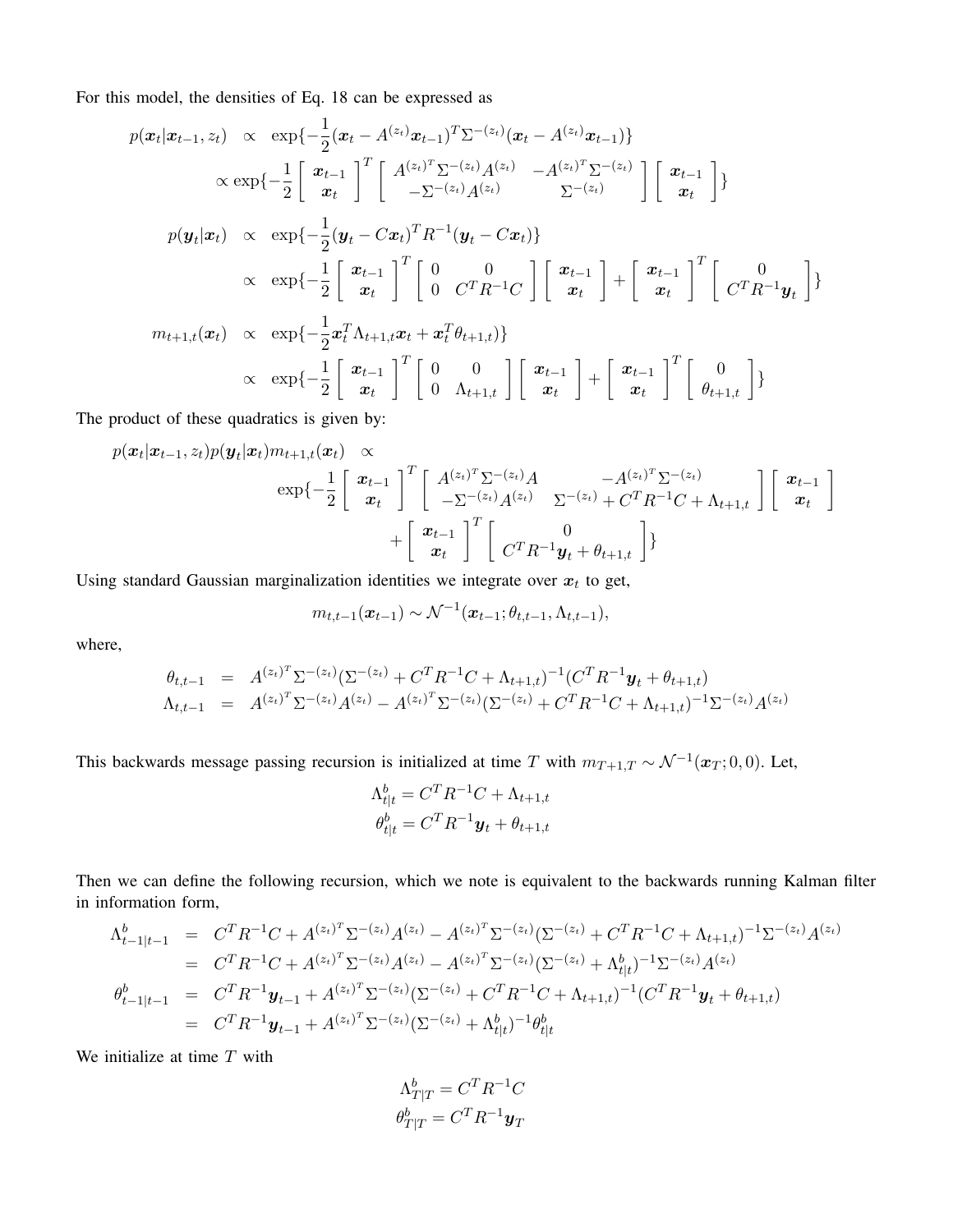An equivalent, but more numerically stable recursion is summarized in Algorithm 1.

1) Initialize filter with  $\Lambda_{T|T}^b = C^T R^{-1} C$  $\theta_{T|T}^b = C^T R^{-1} \boldsymbol{y}_T$ 2) Working backwards in time, for each  $t \in \{T-1, \ldots, 1\}$ : a) Compute  $\tilde{J}_{t+1} = \Lambda^b_{t+1|t+1} (\Lambda^b_{t+1|t+1} + \Sigma^{-(z_{t+1})})^{-1}$  $\tilde{L}_{t+1} = I - \tilde{J}_{t+1}.$ b) Predict  $\Lambda_{t+1,t} = A^{(z_{t+1})^T} (\tilde{L}_{t+1} \Lambda_{t+1|t+1}^b \tilde{L}_{t+1}^T + \tilde{J}_{t+1} \Sigma^{-(z_{t+1})} \tilde{J}_{t+1}^T) A^{(z_{t+1})}$  $\theta_{t+1,t} = A^{(z_{t+1})^T} \tilde{L}_{t+1} \theta_{t+1|t+1}^b$ c) Update  $\Lambda^b_{t|t} = \Lambda_{t+1,t} + C^T R^{-1} C$  $\theta_{t|t}^{b} = \theta_{t+1,t} + C^T R^{-1} \boldsymbol{y}_t$ 

## Algorithm 1: Numerically stable form of the backwards Kalman information filter.

After computing the messages  $m_{t+1,t}(x_t)$  backwards in time, we sample the state sequence  $x_{1:T}$  working forwards in time. As with the discrete mode sequence, one can decompose the posterior distribution of the state sequence as

$$
\begin{array}{lcl} p(\boldsymbol{x}_{1:T} \mid \boldsymbol{y}_{1:T}, z_{1:T}, \boldsymbol{\theta}) & = & p(\boldsymbol{x}_{T} \mid \boldsymbol{x}_{T-1}, \boldsymbol{y}_{1:T}, z_{1:T}, \boldsymbol{\theta}) p(\boldsymbol{x}_{T-1} \mid \boldsymbol{x}_{T-2}, \boldsymbol{y}_{1:T}, z_{1:T}, \boldsymbol{\theta}) \\ & \cdots p(\boldsymbol{x}_{2} \mid \boldsymbol{x}_{1}, \boldsymbol{y}_{1:T}, z_{1:T}, \boldsymbol{\theta}) p(\boldsymbol{x}_{1} \mid \boldsymbol{y}_{1:T}, z_{1:T}, \boldsymbol{\theta}). \end{array}
$$

where

$$
p(\boldsymbol{x}_t \mid \boldsymbol{x}_{t-1}, \boldsymbol{y}_{1:T}, z_{1:T}, \boldsymbol{\theta}) \propto p(\boldsymbol{x}_t \mid \boldsymbol{x}_{t-1}, A^{(z_t)}, \Sigma^{(z_t)}) p(\boldsymbol{y}_t \mid \boldsymbol{x}_t, R) m_{t+1,t}(\boldsymbol{x}_t). \tag{18}
$$

For the HDP-SLDS, the product of these distributions is equivalent to

$$
p(\boldsymbol{x}_t | \boldsymbol{x}_{t-1}, \boldsymbol{y}_{1:T}, z_{1:T}, \boldsymbol{\theta}) \propto \mathcal{N}(\boldsymbol{x}_t; A^{(z_t)} \boldsymbol{x}_{t-1}, \Sigma^{(z_t)}) \mathcal{N}(\boldsymbol{y}_t; C \boldsymbol{x}_t, R) m_{t+1,t}(\boldsymbol{x}_t) \propto \mathcal{N}(\boldsymbol{x}_t; A^{(z_t)} \boldsymbol{x}_{t-1}, \Sigma^{(z_t)}) \mathcal{N}^{-1}(\boldsymbol{x}_t; \theta_{t|t}^b, \Lambda_{t|t}^b) \propto \mathcal{N}^{-1}(\boldsymbol{x}_t; \Sigma^{-(z_t)} A^{(z_t)} \boldsymbol{x}_{t-1} + \theta_{t|t}^b, \Sigma^{-(z_t)} + \Lambda_{t|t}^b),
$$
\n(19)

which is a simple Gaussian distribution so that the normalization constant is easily computed. Specifically, for each  $t \in \{1, \ldots, T\}$  we sample  $x_t$  from

$$
\boldsymbol{x}_t \sim \mathcal{N}(\boldsymbol{x}_t; (\Sigma^{-(z_t)} + \Lambda^b_{t|t})^{-1} (\Sigma^{-(z_t)} A^{(z_t)} \boldsymbol{x}_{t-1} + \theta^b_{t|t}), (\Sigma^{-(z_t)} + \Lambda^b_{t|t})^{-1}). \tag{20}
$$